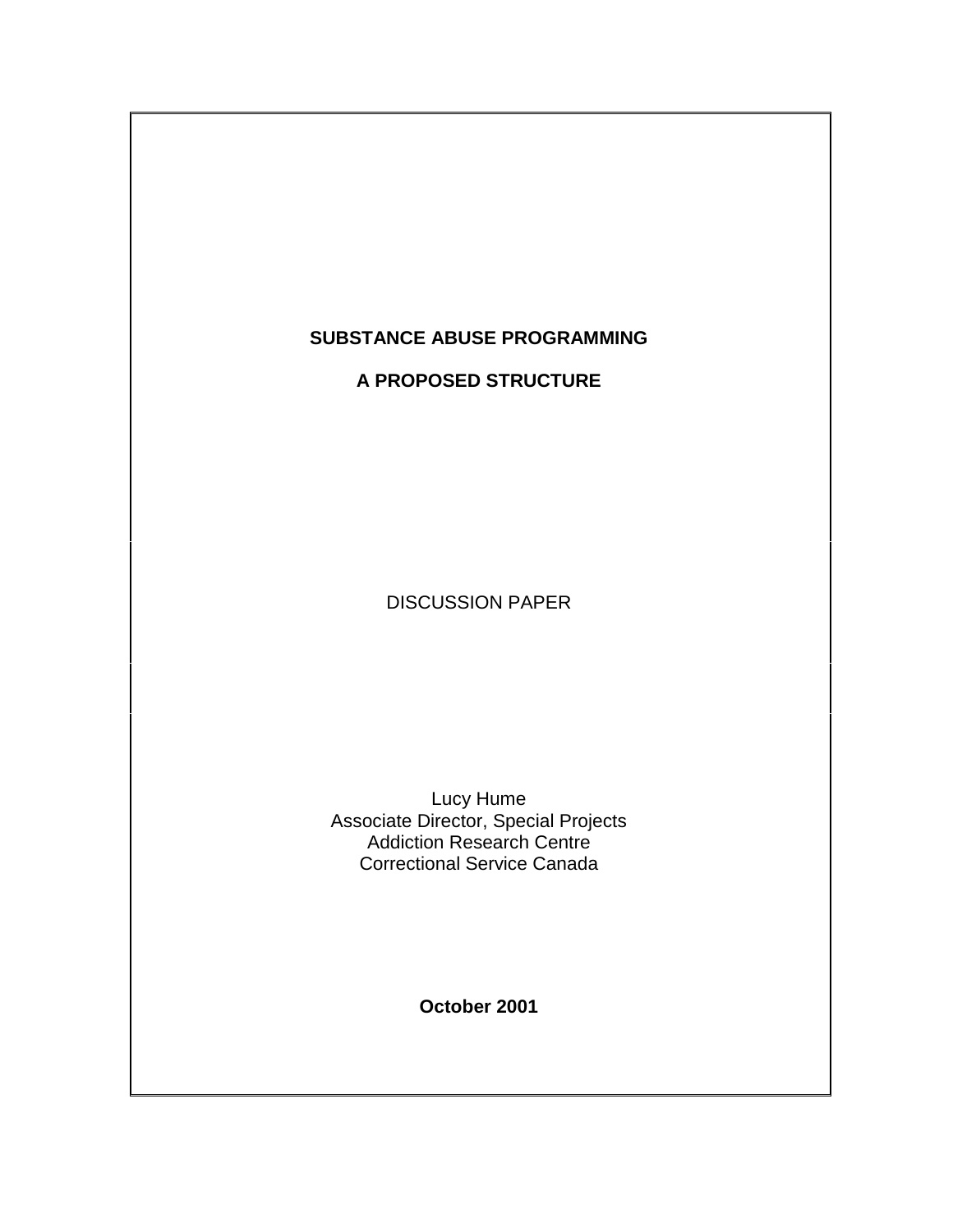| <b>TABLE OF CONTENTS</b> |
|--------------------------|
|--------------------------|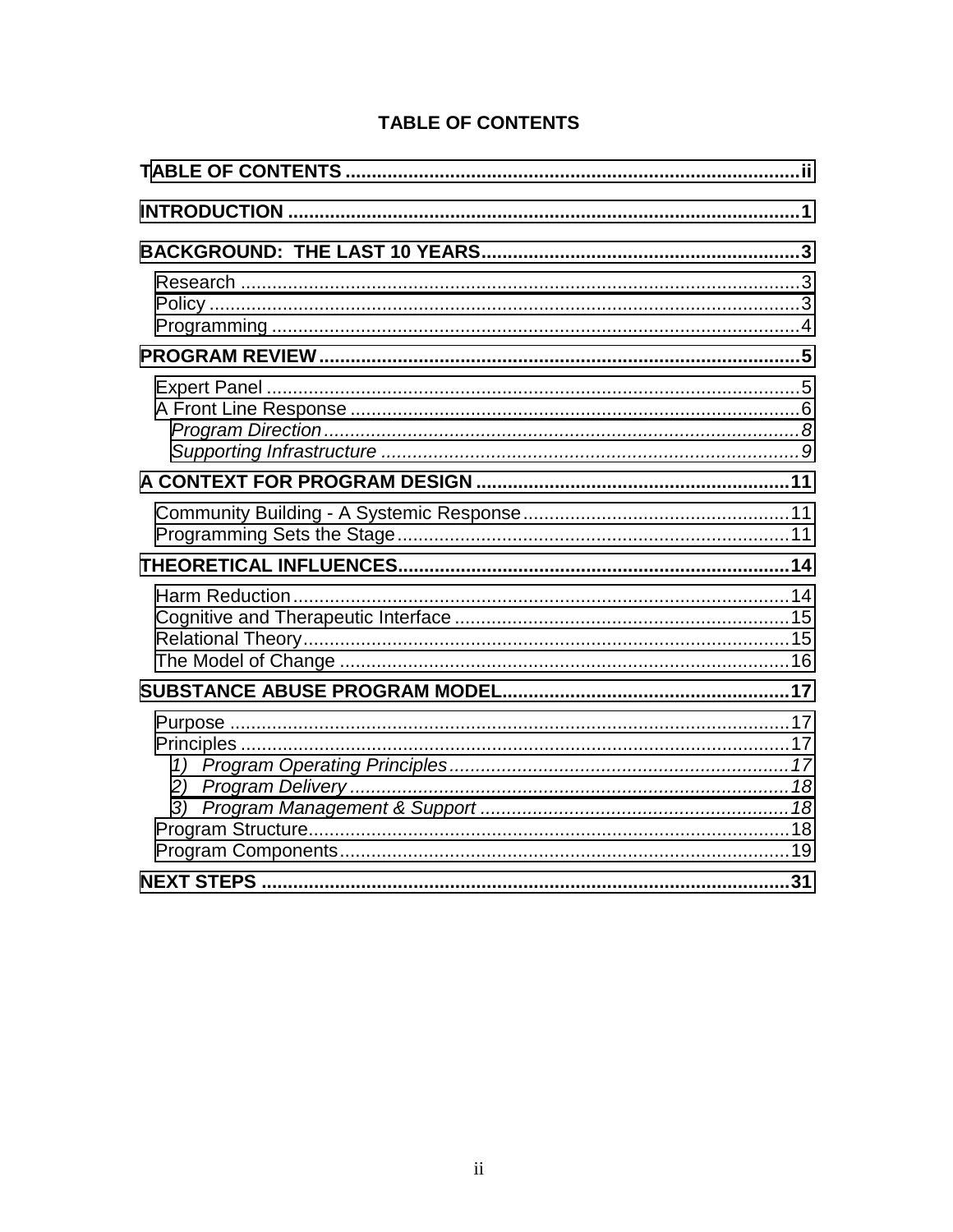#### **INTRODUCTION**

<span id="page-2-0"></span>Substance abuse is a significant concern for most of the offender population. As many as 70% of men and women offenders are identified as having substance abuse problems.

In 1994 Correctional Service of Canada (CSC) identified substance abuse treatment as a priority for women resulting in the development of a national program a year later. While this program represented an important beginning, there is a clear need to move forward with a new model - one that *is gender responsive* in all respects and continues to build on best practices in the treatment of substance abuse. Gender responsive, in this context, refers to an environment created through site, staff and program development that reflects an understanding of the realities of women's lives and is responsive to their issues.

Experts have provided advice, women's facilities have been consulted, and a proposed framework now exists. The model presented in this document offers a systemic response to programming that draws from the original vision embodied in *Creating Choices*, embodied in the 1990 task force report on federally sentenced women. Inherent in this design is the belief that programming is most effective when it is reflected in the surrounding institutional milieu. The creation of a new substance abuse program provides an opportunity to affect a cultural shift in women's facilities. Program coordination and training will be key to its success.

The purpose of this document is to provide an overview of the thinking that went into the proposed design. It begins with a summary of recent history for women offenders and substance abuse programming. It then describes the review process and the importance of looking at the role of integrated programming in supporting a healthy community milieu. Theoretical influences are discussed and, finally, a detailed description of program modules is presented. This document describes a work in progress and changes can be expected as the consultation process continues.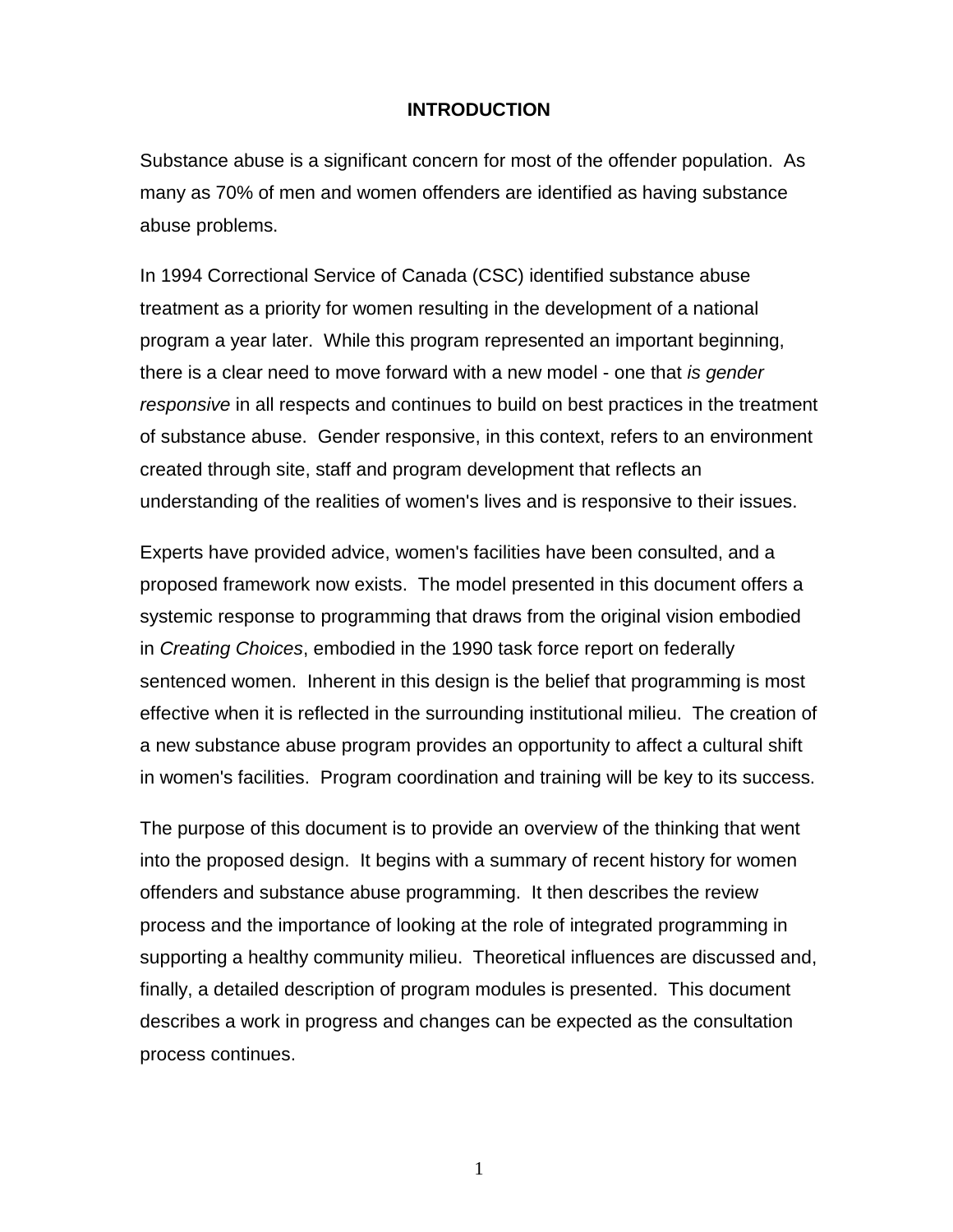The proposed model is ideal and will take time and resources to achieve. Initially, some components may stand alone, while others will evolve and could potentially be integrated with other similar initiatives, such as the current work in creating an "Effective Corrections Strategy".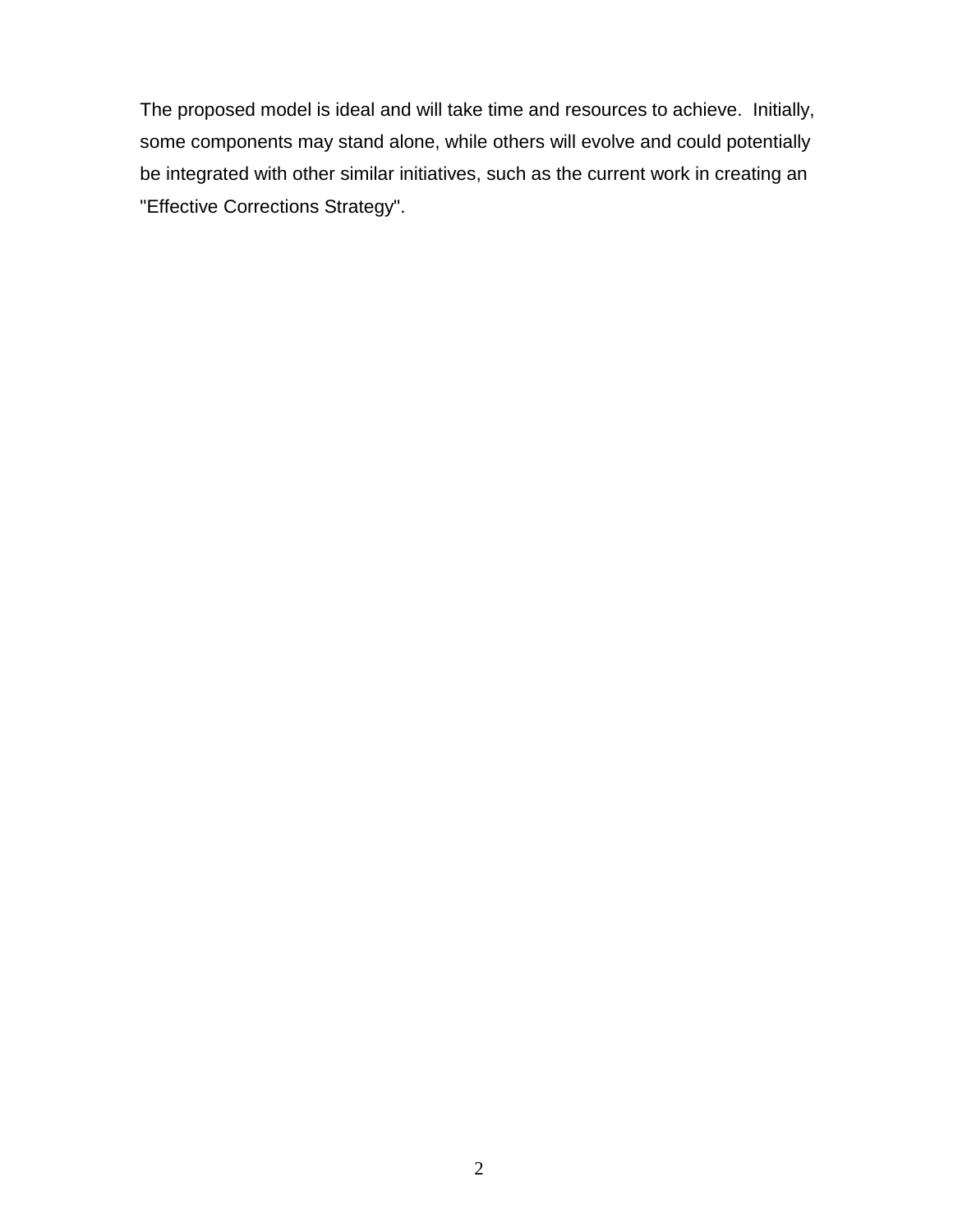### **BACKGROUND: THE LAST 10 YEARS**

<span id="page-4-0"></span>Current substance abuse programming for women has been influenced by a number of significant initiatives over the past decade. The following overview of research, policy and programming sets the stage for the work currently underway

#### **Research**

Substance abuse is a major area of concern for women offenders. In the last ten years there have been a number of important studies, Lightfoot and Lambert (1991; 1992), Shaw et al (1991), and Fabiano (1993) that speak to the significant role substance abuse plays in the lives of most women offenders. We also know that substance abuse affects most other areas of their lives, including legal status, family life, work and health. In a more recent study by Dowden and Blanchette (1999), the authors examined the characteristics of substance abusing women and confirmed what others have observed; that substance abusing women had significantly more problems with associates, attitudes, employment and their marital/family situations. They are, for example, twice as likely to have unstable accommodation in the community; have few skills to manage stress, and they are more likely to have been hospitalized for mental health reasons. We also know that these women have a higher recidivism rate, and that recidivism is significantly reduced when they participate in substance abuse treatment.

#### **Policy**

*Creating Choices*, laid the foundation for all future treatment of women offenders. The key principles set out by the task force (empowerment, meaningful and responsible choices, respect and dignity, supportive environment, and shared responsibility) became the driving force in designing programming for women, including substance abuse. Substance abuse programming was one of four "core" programs developed and made available. CSC has designated core programs as those designed to address "… needs which research has demonstrated to be linked to offending and, therefore… must be made available at all FSW facilities" (Correctional Program Strategy for Federally Sentenced Women, 1994).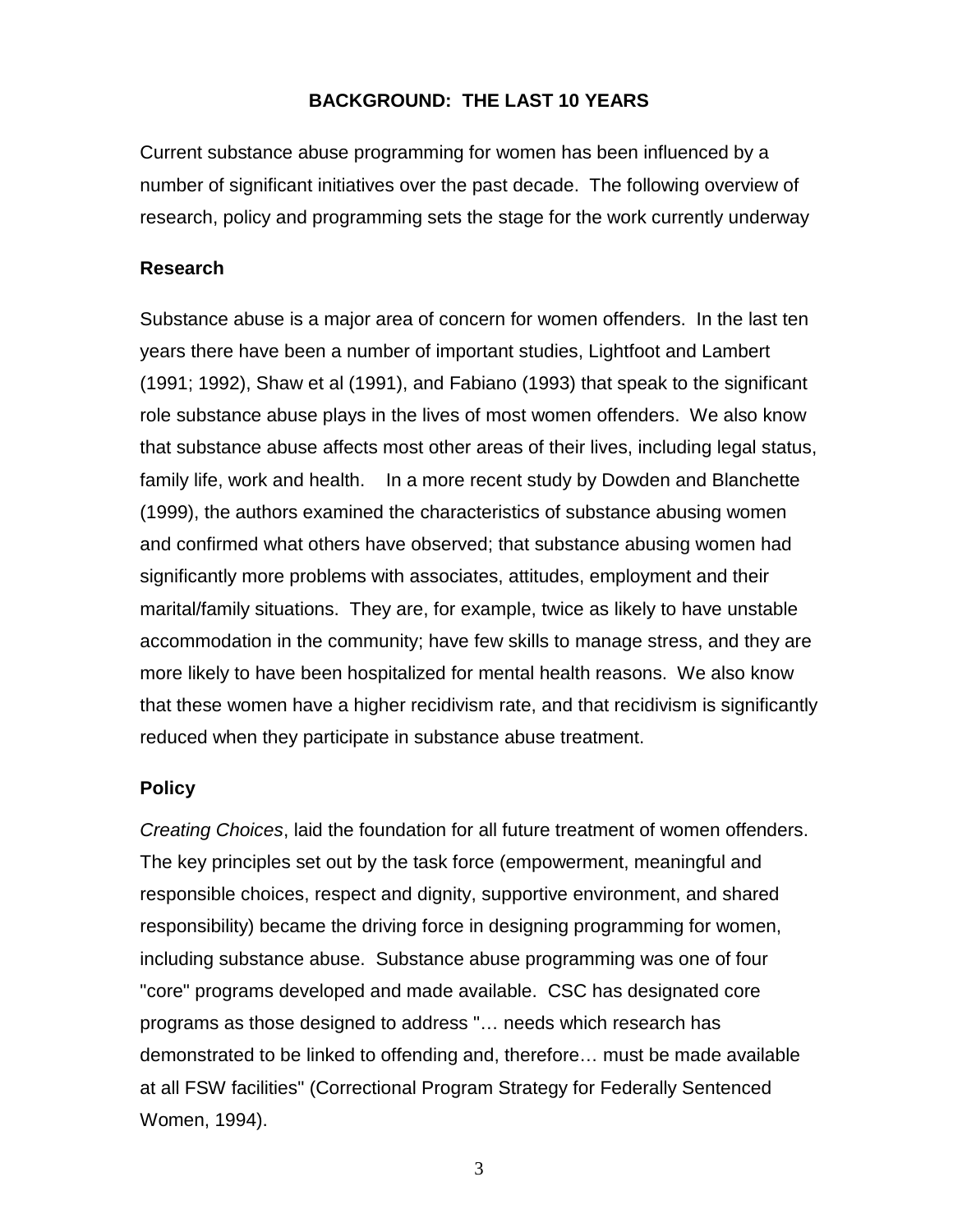# <span id="page-5-0"></span>**Programming**

The first national substance abuse program was introduced in 1995 and was delivered in all federal facilities for women. A community component followed in 1997. Both programs drew heavily on the Model of Change (Prochaska, DiClemente and Norcross, 1994) and offered an action oriented and genderbased response to women and addiction. A later and more intensive version ("Solutions") was piloted regionally in 1998. Since 1995, close to 500 women have participated in these programs across the country.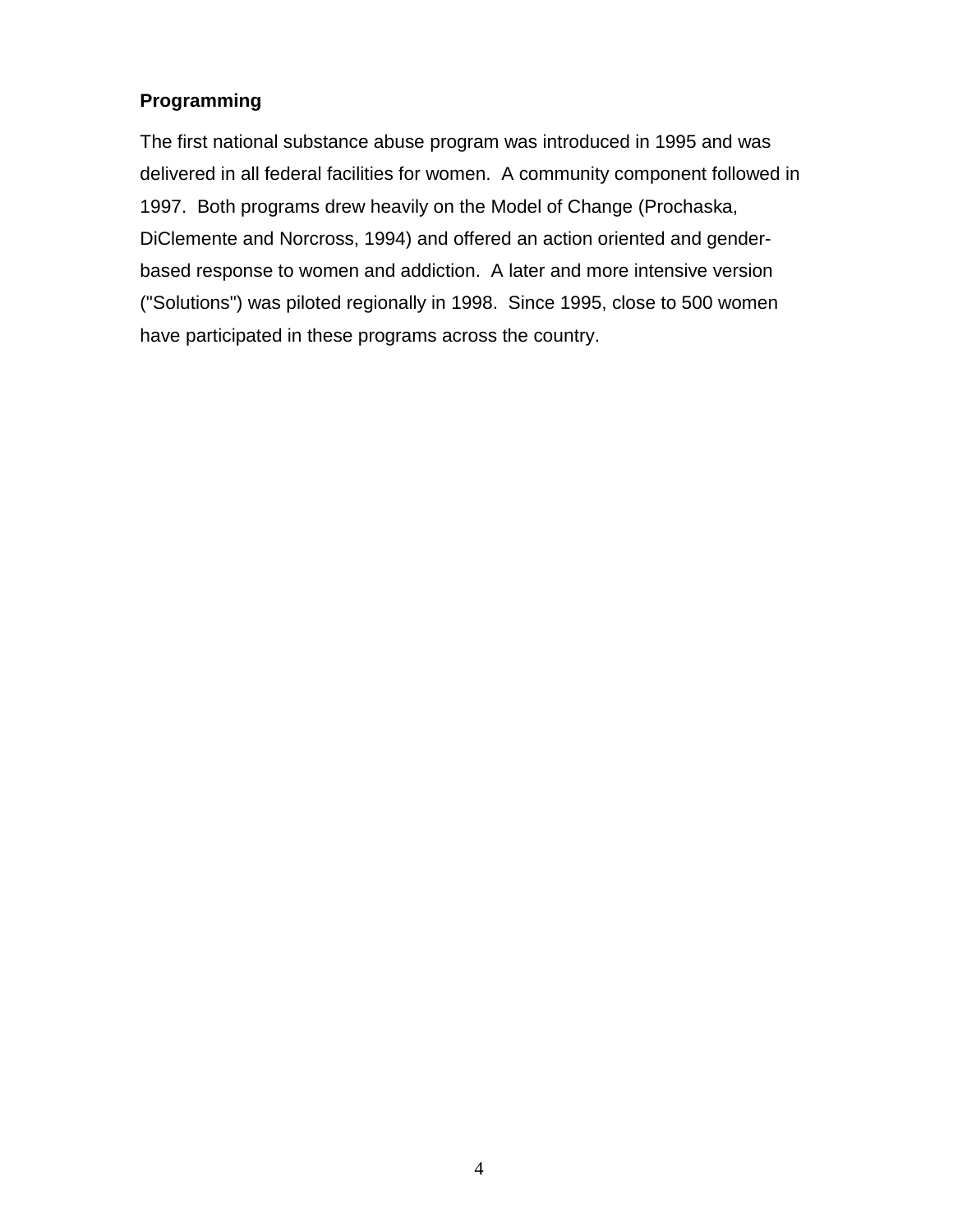### **PROGRAM REVIEW**

## <span id="page-6-0"></span>**Expert Panel**

In late 1999, CSC asked a group of national and international experts to assess the existing women's substance abuse programs. Informed by the principles set out in *Creating Choices*, the panel conducted an in-depth review of all three programs available (the institutional, community and intensive pilot). While they agreed that earlier efforts represented an important beginning, they identified concerns with both process and content, and recommended the development of a more comprehensive treatment model. They proposed a design that would ensure that programming be:

- In accord with correctional philosophy with a clear understanding of the role of abstinence within a harm reduction framework;
- Firmly rooted in holistic and gender responsive principles, including relational theory;
- Balanced, incorporating both cognitive learning and therapeutic needs.

Effective treatment, experts urged, must be multi-dimensional, addressing both the intervention (cognitive, affective and behavioural) and the environment (safety, connection and empowerment).

Cognizant of these elements, the panel also stressed the need to:

- Identify relationships between substance abuse and pathways to crime, which differ significantly for women from the offender population generally;
- Emphasize the importance of appropriate referrals and corresponding levels of intervention, including pre and post treatment components;
- Create linkages to other areas of need and programming. This was identified as key to fostering an integrated environment where 'connection' and 'community' set the stage for positive change;
- Train and maintain qualified staff. The panel noted that training and upgrading are integral to effective treatment and program integrity.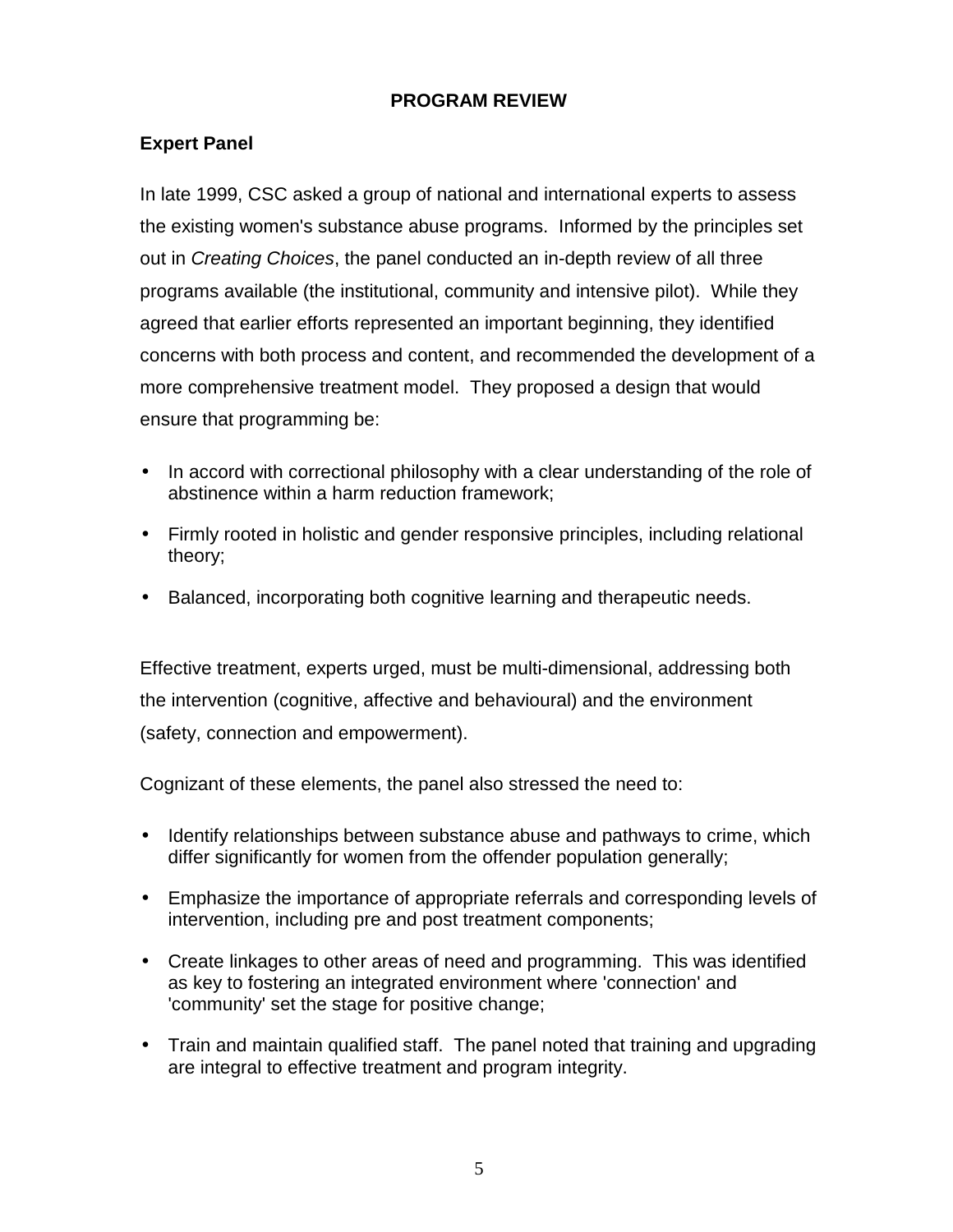<span id="page-7-0"></span>• Evaluate effectiveness using a combination of behavioural (recidivism, suspensions, infractions) and personal/emotional variables (self-esteem, posttraumatic stress symptoms, depression, changes in health, improved functioning, productive use of leisure time).

Overall, the panel members were emphatic that, in order to maximize treatment efficacy, a substance abuse program must create an environment which permits women an opportunity to integrate information and behaviour within their own life experiences.

CSC accepted the panel's findings and made a decision to develop a new program model for substance abuse. Several members of the panel continue to participate in an advisory capacity for this project to ensure that the latest programming techniques and research findings are incorporated into the program.

# **A Front Line Response**

As a first step, management, program staff, and federally sentenced women in each of the regional facilities were consulted. The women interviewed included those in the early stages of treatment, those who had successfully completed treatment and a number who had returned to custody following a lapse or relapse. Both groups (staff and women) shared their experiences with the existing programs and identified areas of consideration in the design of a new model.

This consultation clearly illustrated that many women have benefited from existing substance abuse programming. Equally clear, however, were the gaps not addressed by current treatment.

The following are excerpts from interviews with women offenders. They provide a glimpse into the lives of these women offenders and they also speak to the strengths and weaknesses of programming.

*My life was very different before…my partner was abusive and I have a history of abuse. The program helped me to come to terms with my reality…They didn't preach quitting, but pointed out my options*

*The model of change helped me to take responsibility, to separate the person from the action…The drugs were the tip of the iceberg.*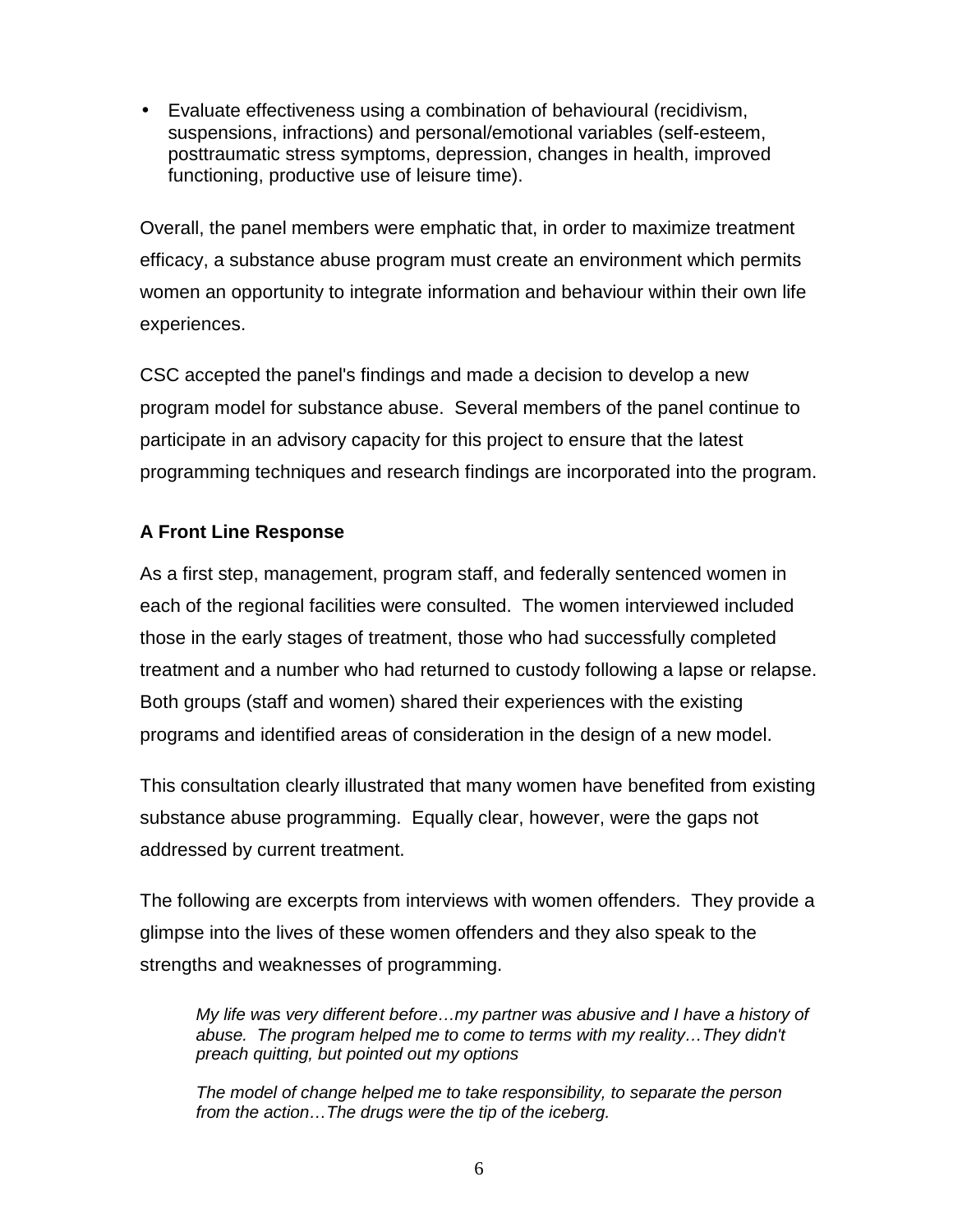*There's a limit to how much you can share here with staff…I need to stay in counseling when I leave.*

*I didn't know what drugs were doing to my body…*

*The program is very basic…taking a bath instead of putting a needle in my arm is a joke…let's go deeper.*

*I started using when I was 12…in residential school…I took on everyone's pain…I'm on a healing journey now…I need to practice…It will take time to sink in.*

*I hate the role-plays but that's when I really experience stuff…I need a place where I can continue to do this work when I get out.*

*My husband was dead…I was grateful to cocaine…The program helped but it scratches the surface.*

*I wish someone had shown me a rotten liver or tracks, when I wasn't high.*

*Staff needs to understand…they don't know about addiction…My father injected me when I was eight.*

*When I used I lost weight, then I felt pretty…Women get labeled and we believe it.*

*I did the program and now I'm back…I thought I'd be safe, but I succumbed to peer pressure…aftercare is really needed…there should be another component for us when we come back…we're in a different frame of mind.*

*I wanted to tell my parole officer I was taking Tylenol 3's, but I was afraid.*

*I am not in programming now…there definitely needs to be something that runs all the time, even a peer led group…life stories really motivate me…There's not much on relationships and how my use affects the people around me.*

Their comments echo many of the issues noted by the staff and the expert panel and offer compelling support for a program capable of responding to a wide range of complex issues and needs.

Many of the recommendations made by staff and the women were program specific, while others are directed at the supporting infrastructure. Together, their suggestions serve as a strategic guide in the design of a new model for substance abuse treatment.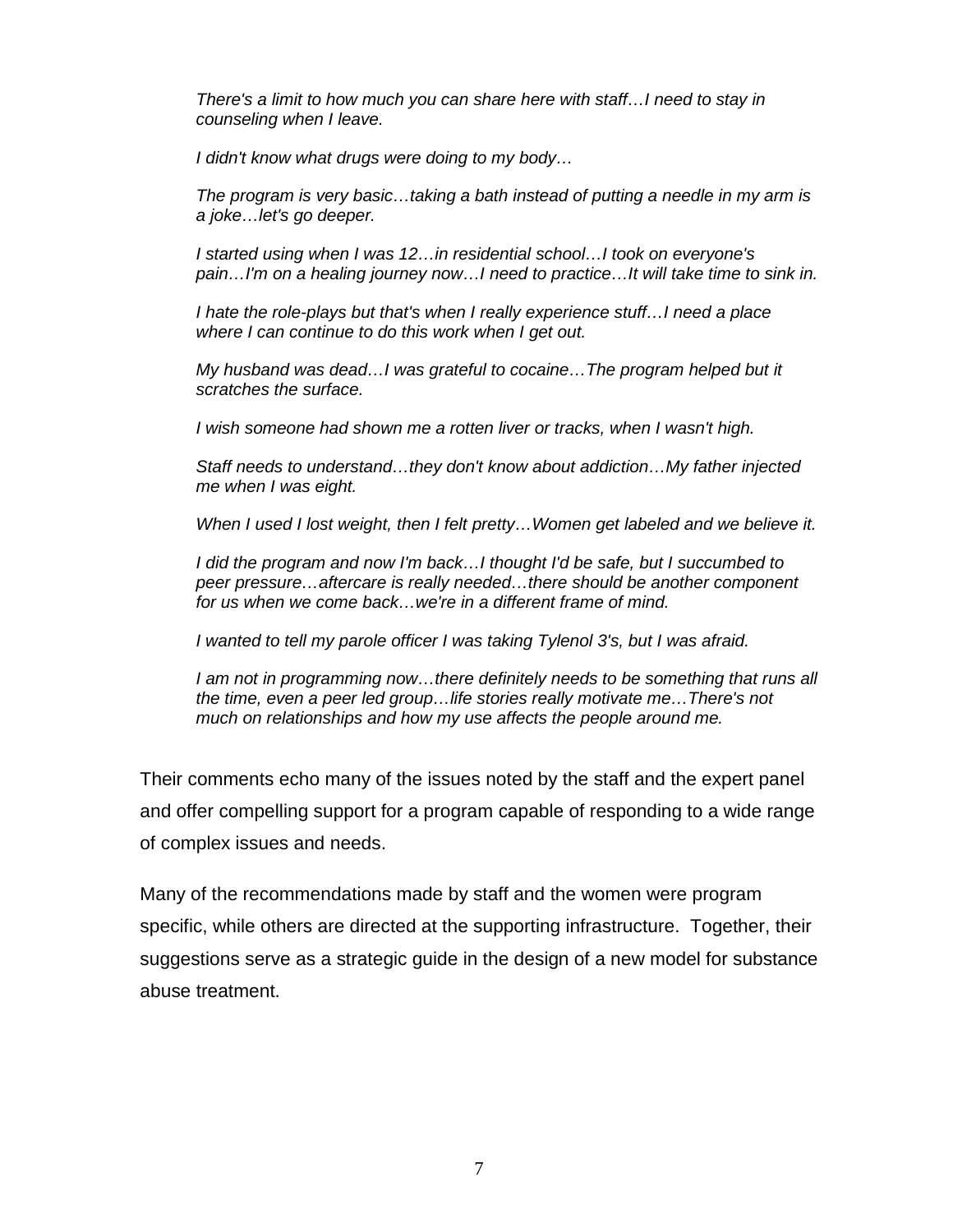# <span id="page-9-0"></span>*Program Direction*

The following are recommendations for programming:

- A harm reduction framework for programming is supported, with the understanding that abstinence holds a valid position on this continuum. Abstinence is required in a correctional setting and, for many women with severe or chronic histories of drug and alcohol use, it may be the safest option in the long term. Learning about using in the context of responsible choice is also valuable. It empowers women and is more likely to result in sustained change.
- While current programming strives to be women-centered, it doesn't go far enough. Treatment must be gender responsive in every respect. This cannot be achieved through modification or substitution. Program content should be presented through the experiences of women and expanded to incorporate relevant and critical issues facing women such as infectious disease, fetal alcohol syndrome, trauma, etc.
- Programming was described as "tipped" with therapeutic needs receiving minimal attention. An integrated and multi-modal approach is needed to ensure that both cognitive and therapeutic needs of women offenders are addressed. The debate between these two approaches is seen as counterproductive. Both are clearly supported and should be incorporated in a complementary and balanced recovery component. The model of change remains a valued framework and many saw merit in a broader application within the prison culture. Education, pre-treatment and ongoing maintenance (for both incarcerated women and women in the community) are also considered essential and should be added to the treatment continuum.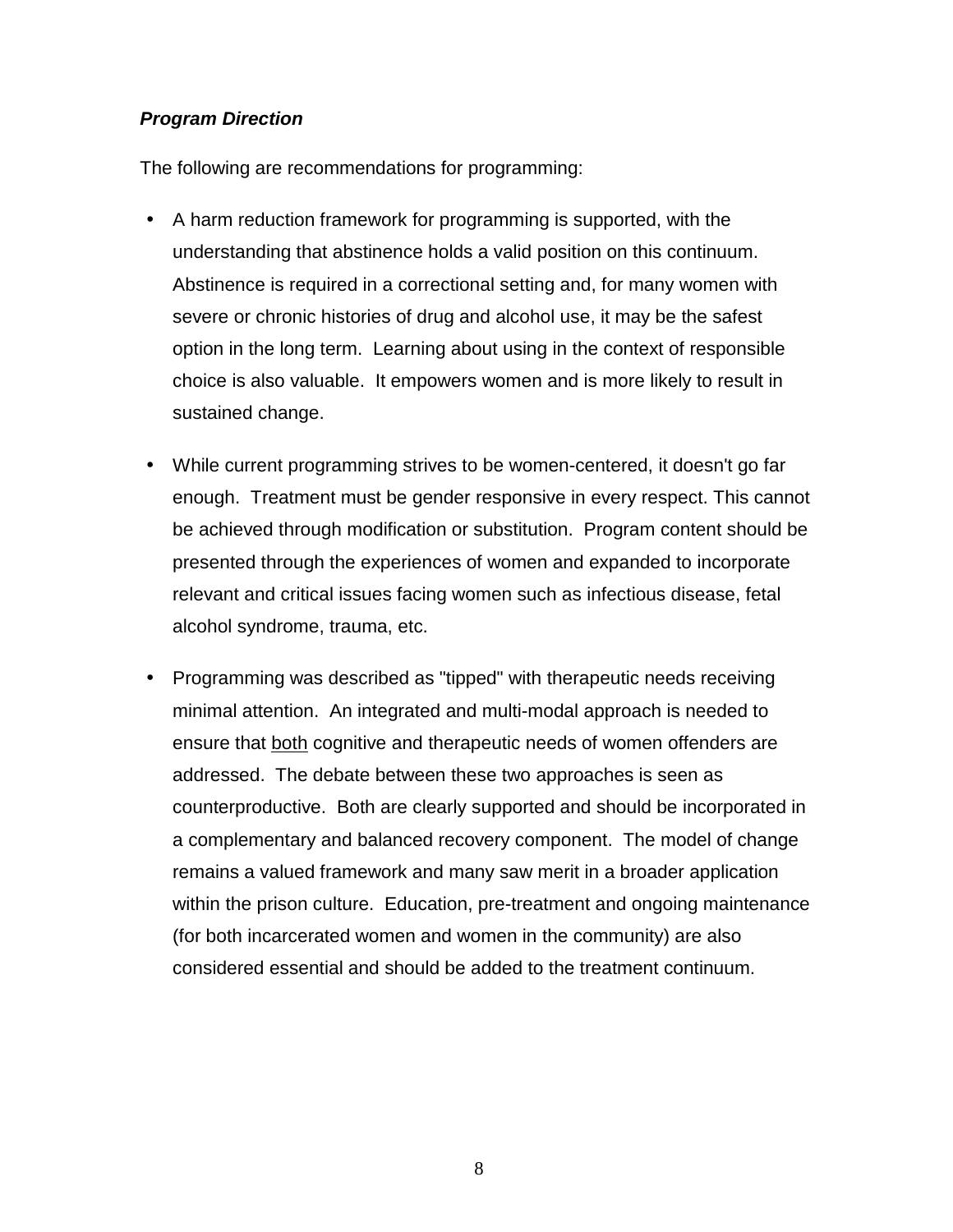<span id="page-10-0"></span>• Programs are generally delivered in isolation from one another. Communication is difficult and content overlap has been discouraged. Isolation was also identified as a contributing factor in the growing concern regarding prison culture. The new model for substance abuse should promote connection and common purpose with other program areas and, in so doing, encourage a return to the holistic 'healthy community' model originally envisaged in *Creating Choices*. Enhanced opportunities for peer support are also seen as important in encouraging program integration and community building.

#### *Supporting Infrastructure*

Equally significant were the recommendations made for strengthening the infrastructure:

- Most supported the intent and value of using community agencies in program delivery, although stability and continuity are real concerns. Strengthening community supports requires dedicated effort within each institution. This must be treated as an ongoing responsibility that not only affects institutional programming, but also directly impacts on effective reintegration.
- Program resources must be protected. Competing priorities should not impact on program delivery. Alternative mechanisms for funding and staffing must be developed to address operational emergencies/demands.
- Timely orientation and training at all levels, from primary workers to senior management, is critical in order to preserve direction and program integrity.
- Research and evaluation are essential components. Despite the challenges associated with population size, disbursement, etc., initiatives to develop gender responsive instruments for assessment and measurement of program impact are needed.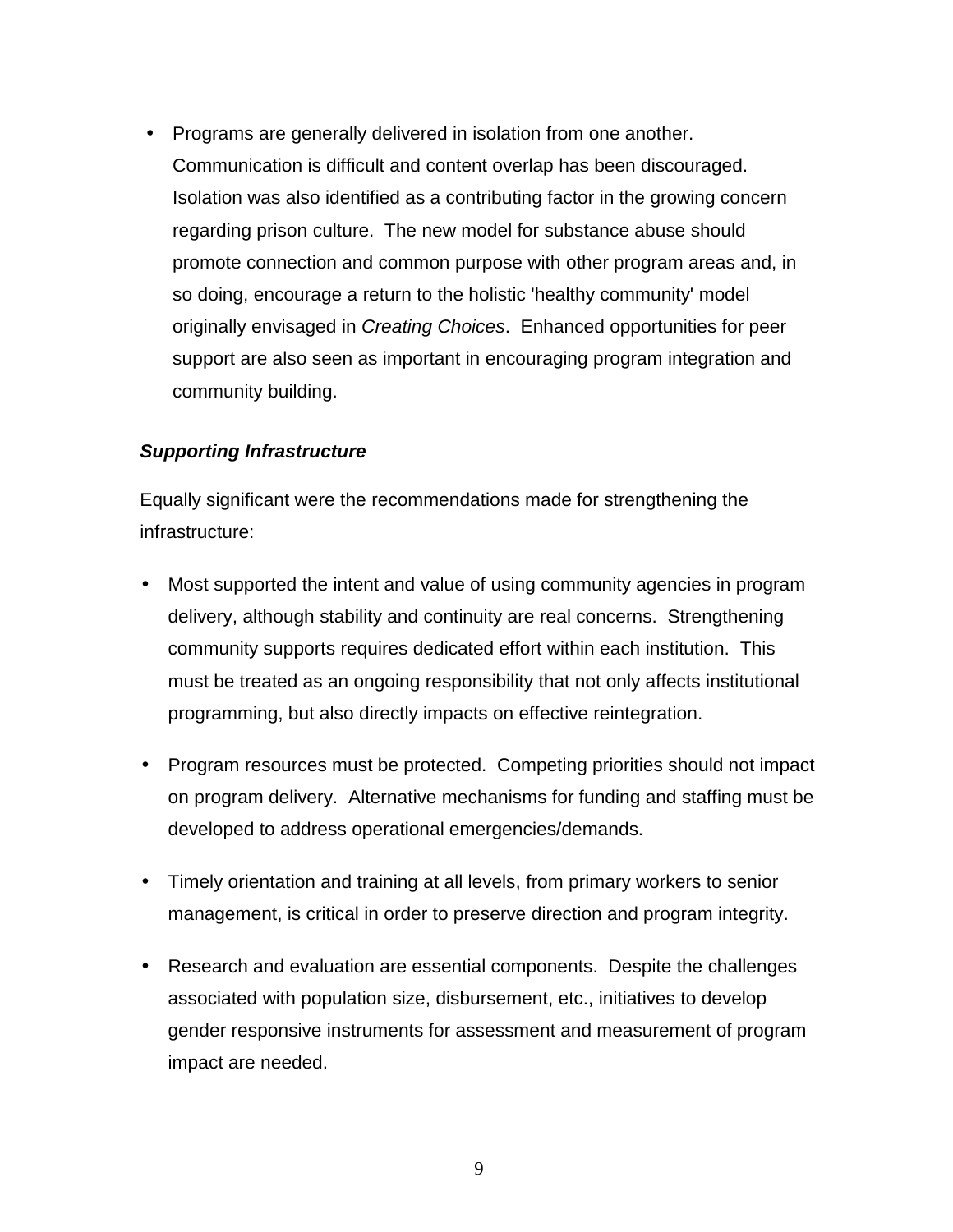This consultation offered essential input for the next stage of development in Women's Substance Abuse Programming. Experts, CSC staff and the women in the prison system agree on the need for change. Their assessments of existing substance abuse programming and recommendations for the future are strikingly similar. Of critical importance was the overall endorsement for the development of a multi-faceted treatment continuum, one that anchors programming in a gender responsive framework and incorporates best practices from credible theoretical models.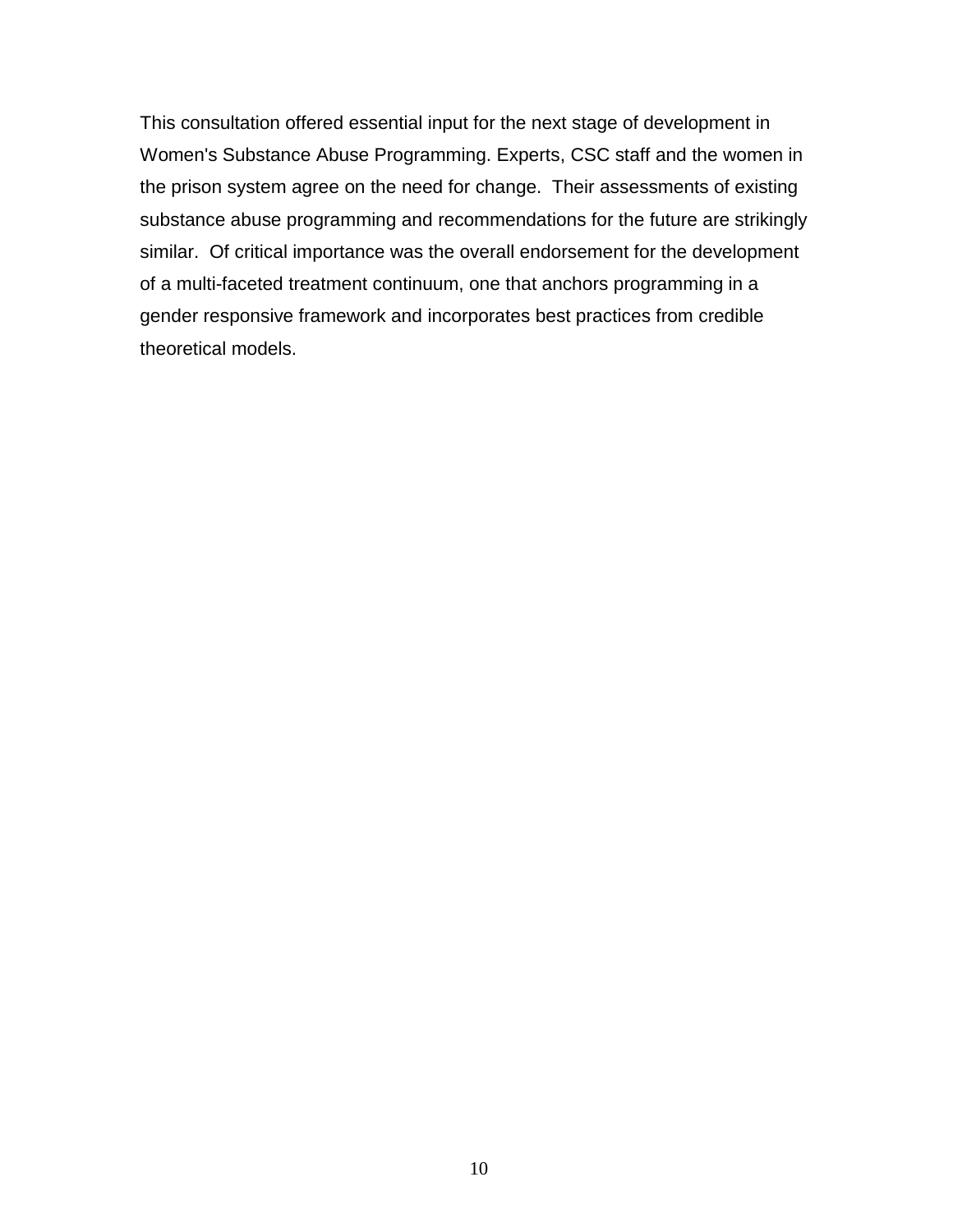## **A CONTEXT FOR PROGRAM DESIGN**

# <span id="page-12-0"></span>**Community Building - A Systemic Response**

As previously noted substance abuse programming is one of four core programs offered in women's prisons. These facilities are unique. They were originally designed to reflect the vision and principles put forward in *Creating Choices* including the development of 'healthy communities' as a means to promote physical, psychological and personal development.

The framework proposed for substance abuse revisits the concept of community in a deliberate way. What is envisaged is a strengthening of culture or community 'milieu' through program enhancement and integration.

# **Programming Sets the Stage**

 With substance abuse as the impetus, a dynamic and evolving process is possible - one that moves from a separate collection of programs to a system that is interdependent. This interdependency, when supported, can create momentum and move programming beyond structure and content to living and experiencing change.

Consider the following sequence:

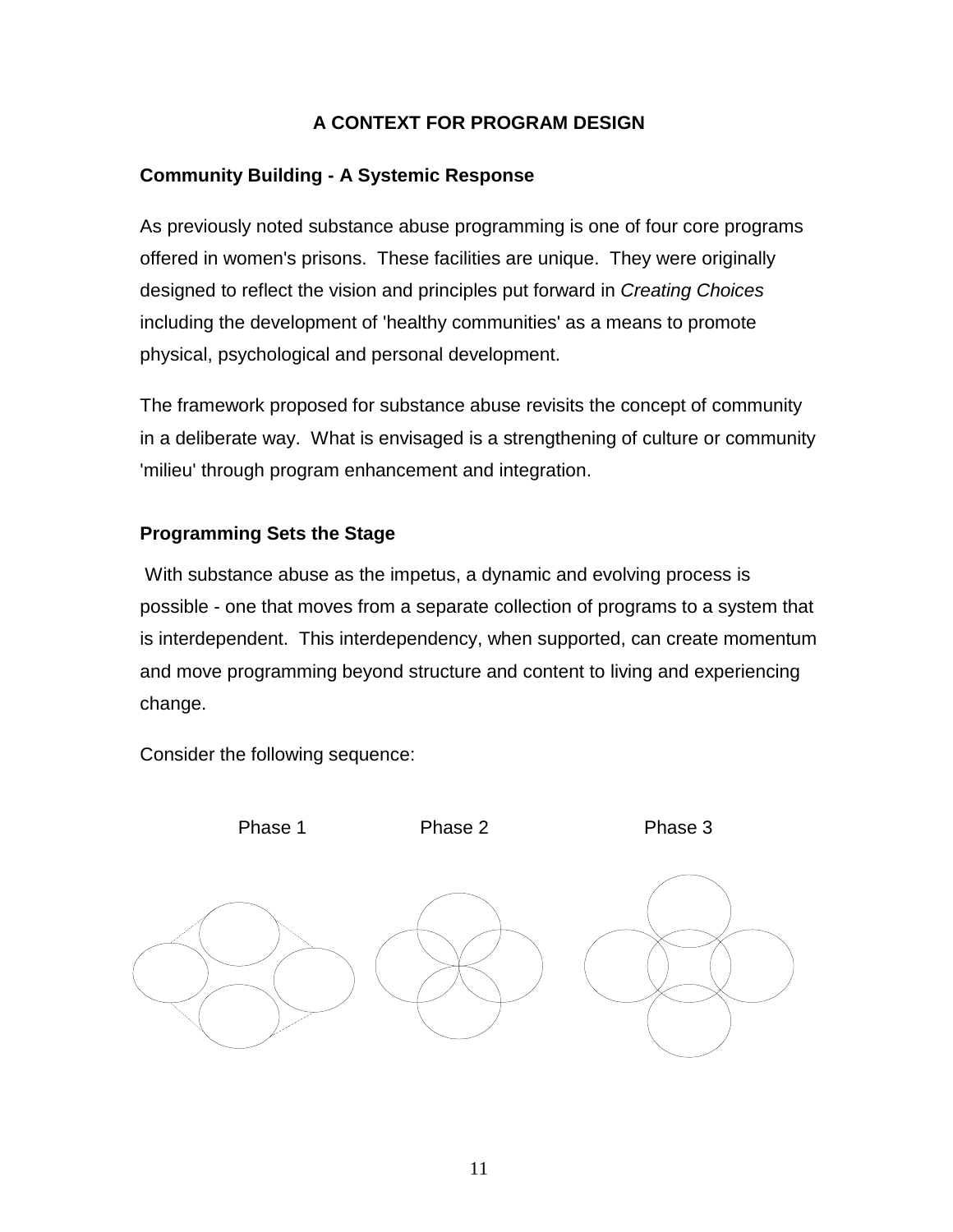*Phase 1*: Depicts the core programming 'package' currently available to all women offenders (living skills, survivors of abuse, literacy and substance abuse). They are common to all institutions and are relatively constant. They are also viewed as separate and isolated and, at times, are seen as being at cross-purpose.

*Phase 2*: Depicts a relationship between programs. In this design, programs are integrated and interdependent. Content would intentionally overlap and engagement would occur at many levels. It is the creation of connection between programs that sets the stage for community building.

*Phase 3*: Describes a fully evolved model where the community milieu itself has become the focal point with integrated and interactive programming operating as a supporting system. Program modules, at this point, have common threads and can easily be shared across programs.

The fostering of 'connection' with other core programming has the potential to create a shift in culture. Women living in this setting would participate in programming with common and integrated themes. They begin to apply new insights and skills on a personal and social basis and hold each other accountable for change and growth. Community integration initiatives, such as community meetings, peer facilitation, shared program content and goals are proposed as a means to extend learning to a community level. Reinforcement would come from the setting and the setting would ultimately function as a primary intervention as well as a foundation for all program content.

The model proposed for substance abuse programming (Phase 2) is multidimensional. It incorporates formal and informal support, and it is ongoing integrated and holistic. By design, the program uses the environment to foster healthy responsible living. This stage of development has the potential to lead programming and the current prison environments to a greater level of intervention and effectiveness (Phase 3). This process will take time to evolve.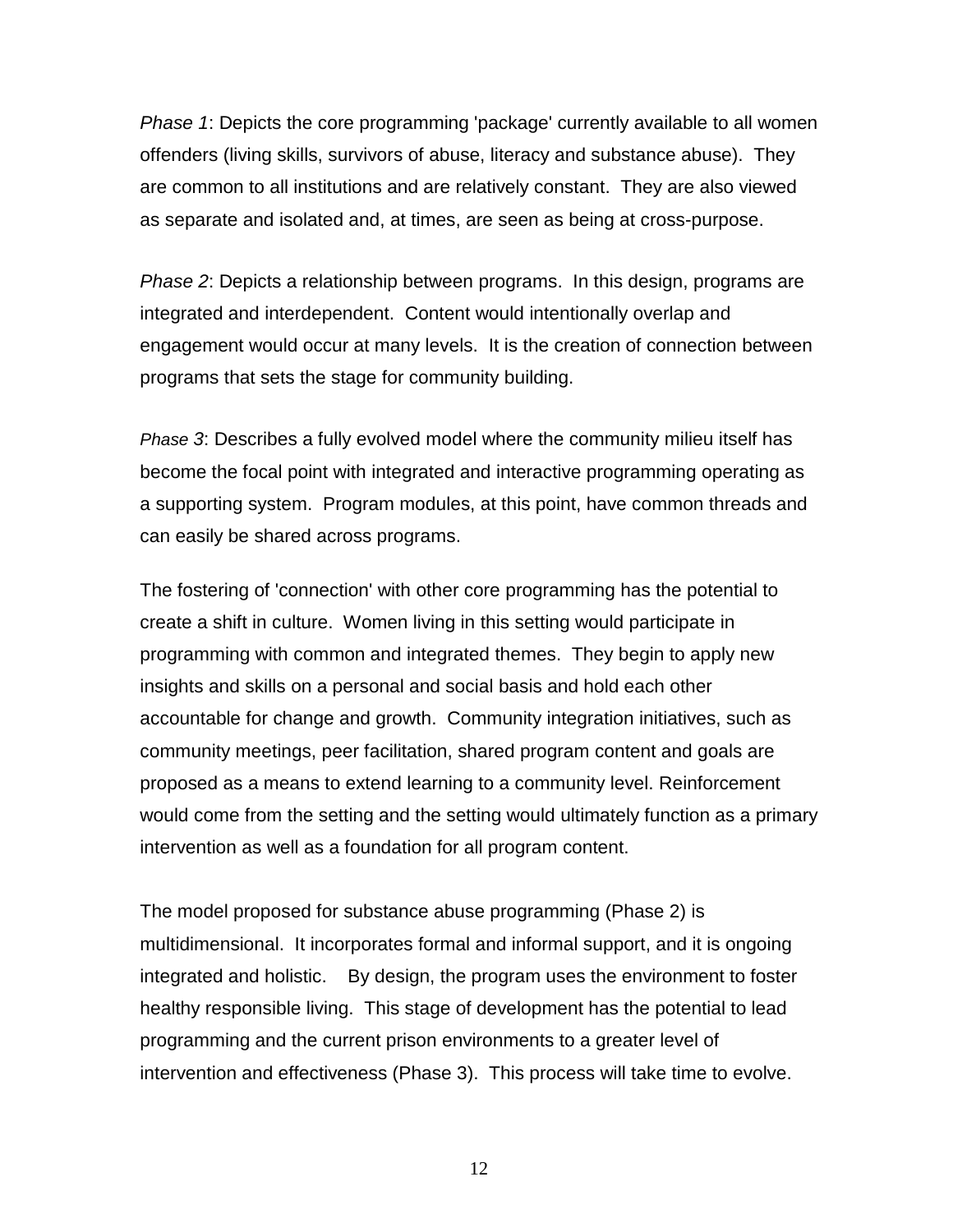Community cohesion cannot be imposed. What is offered is a structure that cultivates movement toward this goal.

The direction that is proposed is both a program and a process that sets a course with much broader implications for programming in general. This model may be phased in over a period of time and it is conceivable that some program modules may initially stand alone. What is critical at this juncture, however, is the overall support and commitment to the direction proposed.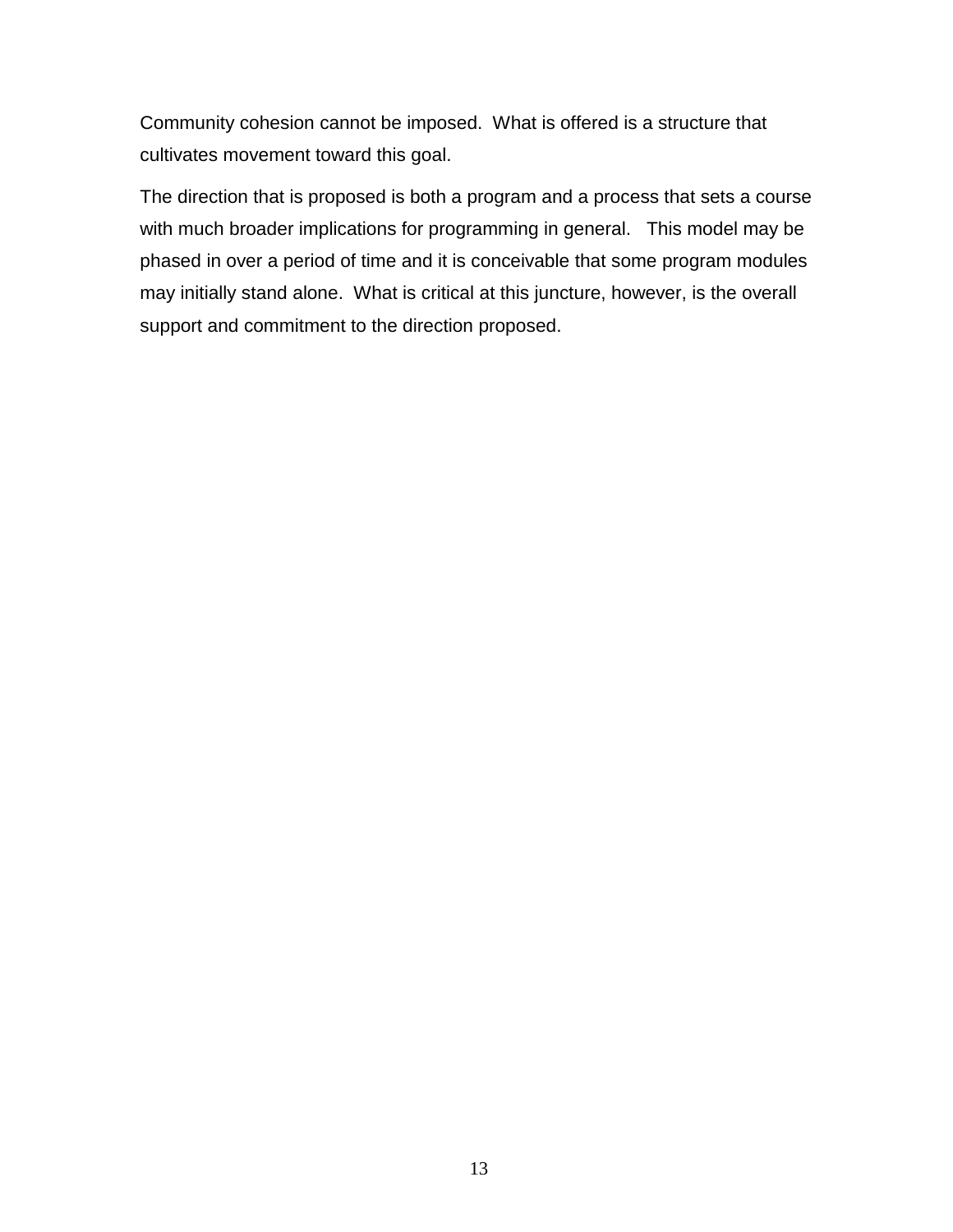### **THEORETICAL INFLUENCES**

<span id="page-15-0"></span>There are many theoretical influences supporting the proposed substance abuse program. No one theory stands alone as the answer to understanding and responding to substance abuse issues for women offenders. To quote one manager, "…*is the richness of the blend that makes for best practices*". Some theories are specific to substance abuse while others offer a frame of reference for understanding women and their development. Substance abuse programming will continue to draw from current models used in motivating and maintaining change, whether it's at the very early stages of problem recognition or later on when a lapse has occurred. Clearly, one of the most important challenges will be enhancing our current focus on thinking and behaviour to include a therapeutic response to issues of emotion and trauma as they relate to women and substance abuse.

The following offers a brief description of some of the prominent theories and their relevance to this population. It is not an exhaustive list, but may provide a better understanding of the importance of adopting an integrated theoretical framework.

#### **Harm Reduction**

Fundamental to this mix is harm reduction. While more of a conceptual framework, harm reduction incorporates many theories. Essentially, harm reduction promotes reducing the adverse consequences of alcohol and drug use. The principle feature of this approach consists of understanding that, for some, life long abstinence is not a reasonable or practical goal. While it may be a situational requirement for women offenders, learning about strategies to reduce use, or reduce the harm associated with use, is both relevant and empowering. As noted earlier, for some women, abstinence may well be the recommended long- term option (and current legal requirement). For others, the need to eliminate crack cocaine from their lives is critical, but it is possible that they, for example, could drink socially at some later point in their lives. Given its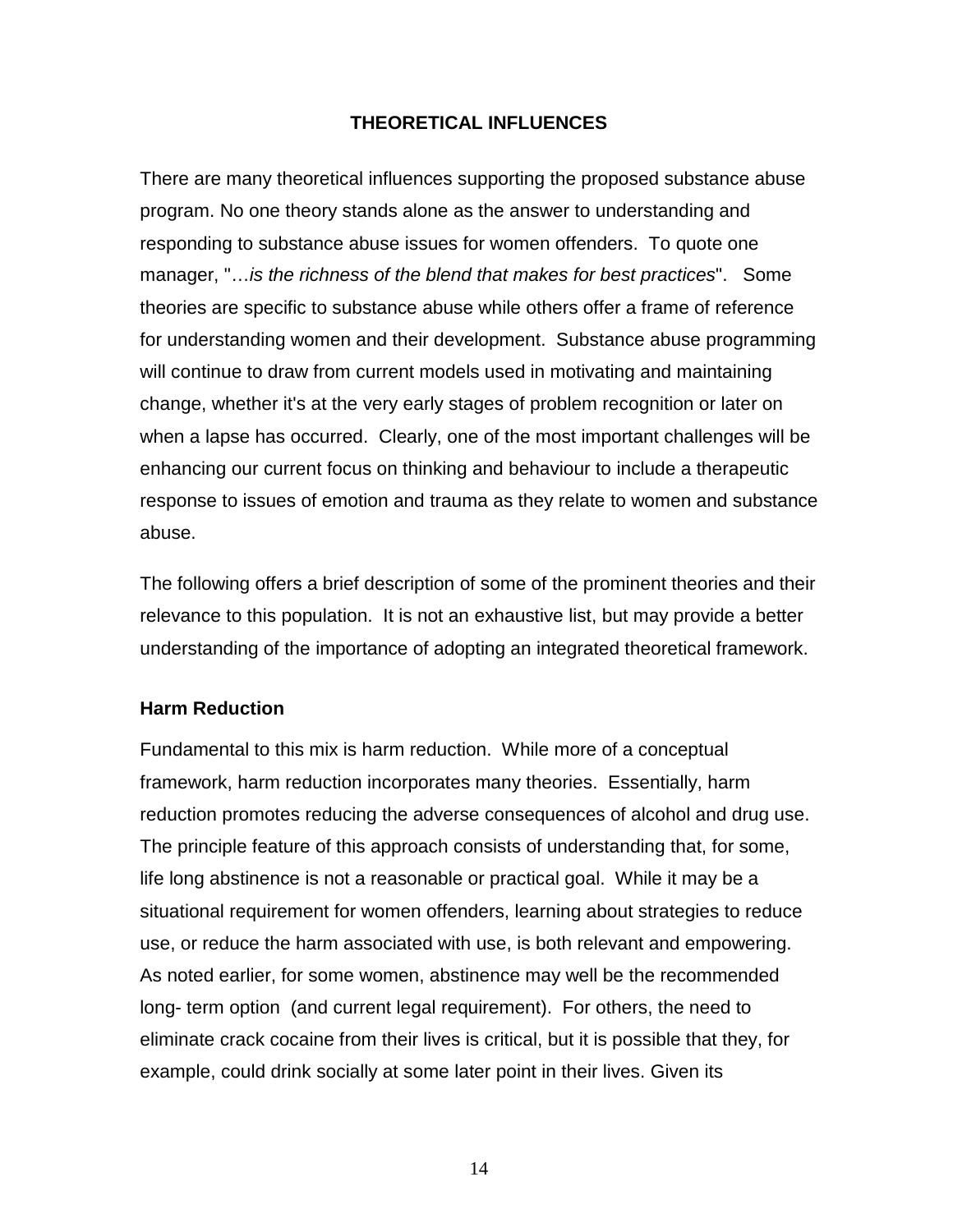<span id="page-16-0"></span>fundamental focus on responsible choice, harm reduction resonates well with core programming principles.

### **Cognitive and Emotive Interface**

An integrated design is essential. Substance abuse programming must strengthen cognitive-based learning and provide an intensive therapeutic forum where women can address emotional issues associated with addiction. Rather than treating these as independent references, this model proposes a complementary approach.

Cognitive behavioural programming is well known in correctional programming and has been proven to be very effective in modifying thinking and behaviour patterns. Offenders acquire critical skills in problem solving, decision making, rational thinking, etc. These programs and techniques are equally valuable for women. Many of the offenders interviewed commented on changes in their thought process and the importance of practicing new skills. They also referred to a different need, "…a need to go deeper". Women talk about using drugs and alcohol in the context of coping with emotional pain, abuse, trauma, relationships, parenting and grief. Responding to these issues requires a more intensive process, and is most effective when offered in a trusted supportive setting with trained counselors or clinicians. Also significant were the comments from women referring to body image, socialization and numerous other gender specific issues. Interventions will need to incorporate elements of both cognitive-behavioural and therapeutic approaches to effectively respond to these areas.

## **Relational Theory**

In recent years, there has been extensive conceptual work on women's development. In fact, some have suggested that new constructs, such as self-in relation theory (or relational theory) have rewritten the book on human development (Miller, 1986, and Jordan et al, 1991). Relational theory is a way of looking at gender differences in the experience and construction of self. For women, the primary experience of self is relational; that is, the self is organized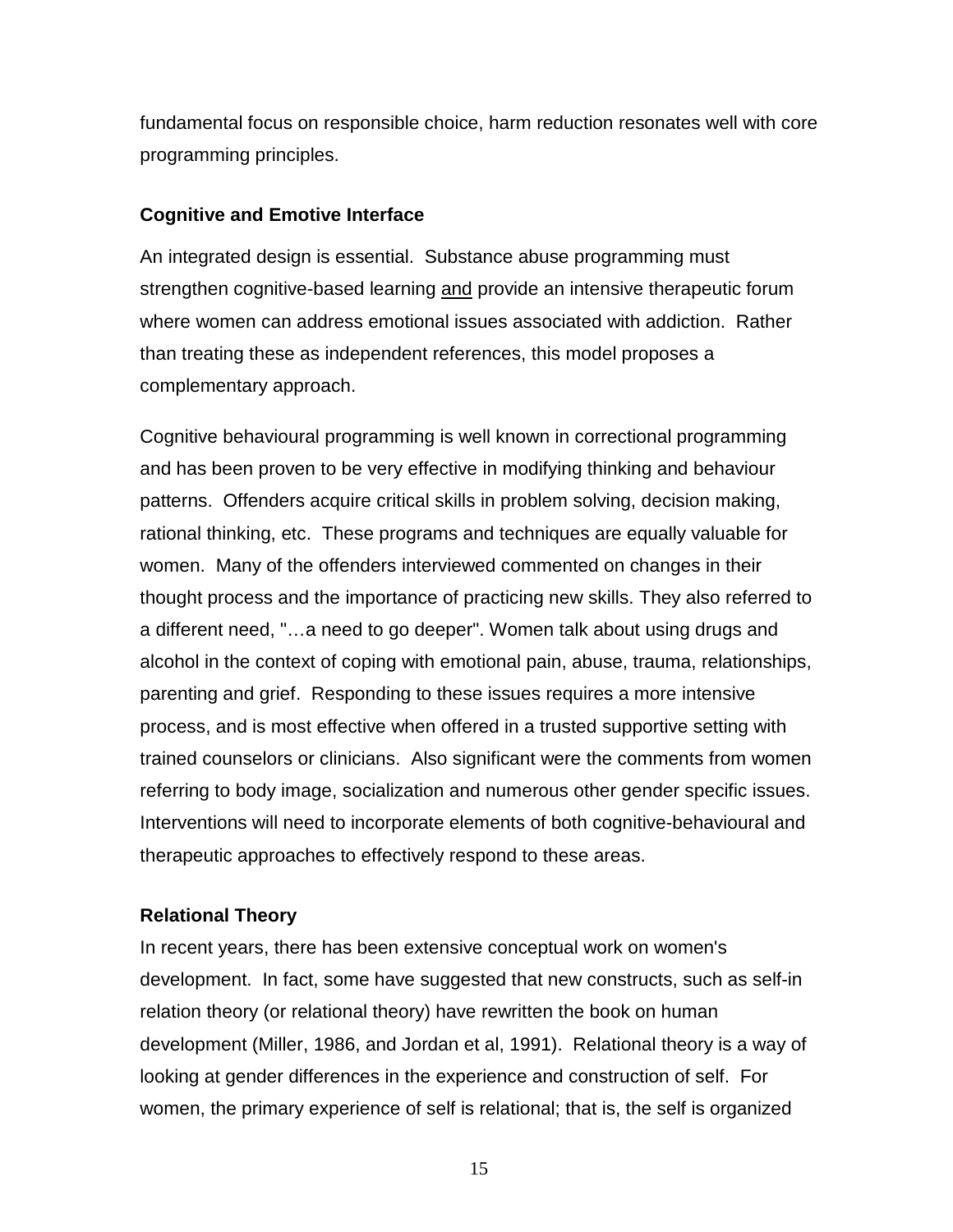<span id="page-17-0"></span>and developed in the context of relationships. This is very different from traditional male models of development, which focus on autonomy, separation and independence. For women, building and maintaining "connection" is a source of strength. Relational theory, experts suggest, must be evident in every aspect of programming.

### **The Model of Change**

The model of change, developed by Prochaska, DiClemente and Norcross, has had enormous influence in the design of substance abuse treatment. It has also had many other successful applications in areas such as smoking, eating disorders, treating anxiety and depression, and is now being used more broadly in community development and organizational change. Essentially, this model offers a framework for working with those who are ready for change and those who are not. Using the six "stages" (precontemplation, contemplation, preparation, action, maintenance and termination), facilitators match their intervention to the appropriate stage. Motivational interviewing is a particularly important tool in working with this model. Women offenders who routinely referred to "needing to be ready" or "needing to be motivated" illustrate the relevance of this approach. This model is fundamental to the existing women's substance abuse program and will continue to play a prominent role in the development of new programming.

Other theoretical references will come into play in relation to specific issues. What is clear is that comprehensive programming must respond to a multiplicity of needs in a way that includes cognitive, affective and behavioural interventions while creating an environment that is safe and empowering.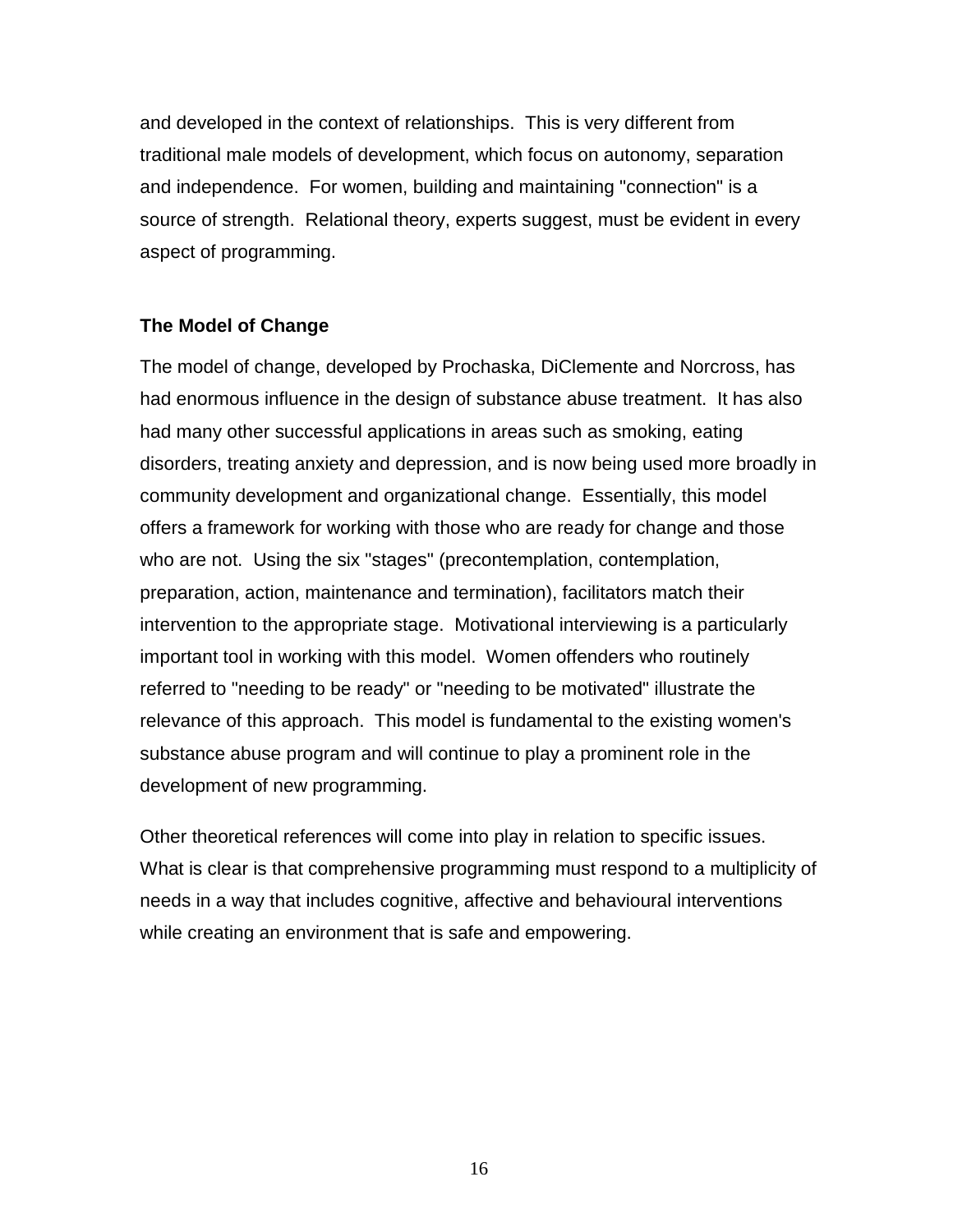## **SUBSTANCE ABUSE PROGRAM MODEL**

<span id="page-18-0"></span>The following outline was drafted earlier this year in consultation with the program advisory committee. It reflects the direction already outlined and attempts to create connection between the specifics of program content and the broader environment of the institution.

### **Purpose**

In keeping with the spirit and intent of *Creating Choices*, the proposed purpose of the Women's Substance Abuse Treatment Program is:

> *To empower women to make healthy lifestyle choices through the experience of a comprehensive, integrated, and gender responsive program for recovery*

# **Principles**

The following principles were drafted in response to issues and concerns that came to the forefront during consultations with institutional management, program staff and women offenders interviewed. They are divided into three areas: 1) operating, 2) delivery and 3) management and support and are intended to guide program efforts at all levels of design, implementation, and evaluation.

# *1) Program Operating Principles*

- Treatment is most effective when offered in a positive community milieu;
- Content, culture, and context must be gender responsive relating to women's lives in meaningful way;
- Substance Abuse treatment must be responsive to changing needs (detox, education, treatment, transition, continuing care). Some form of treatment needs to be available at all times;
- Access to service & support should be immediate;
- Drug and alcohol education should be offered to the entire population;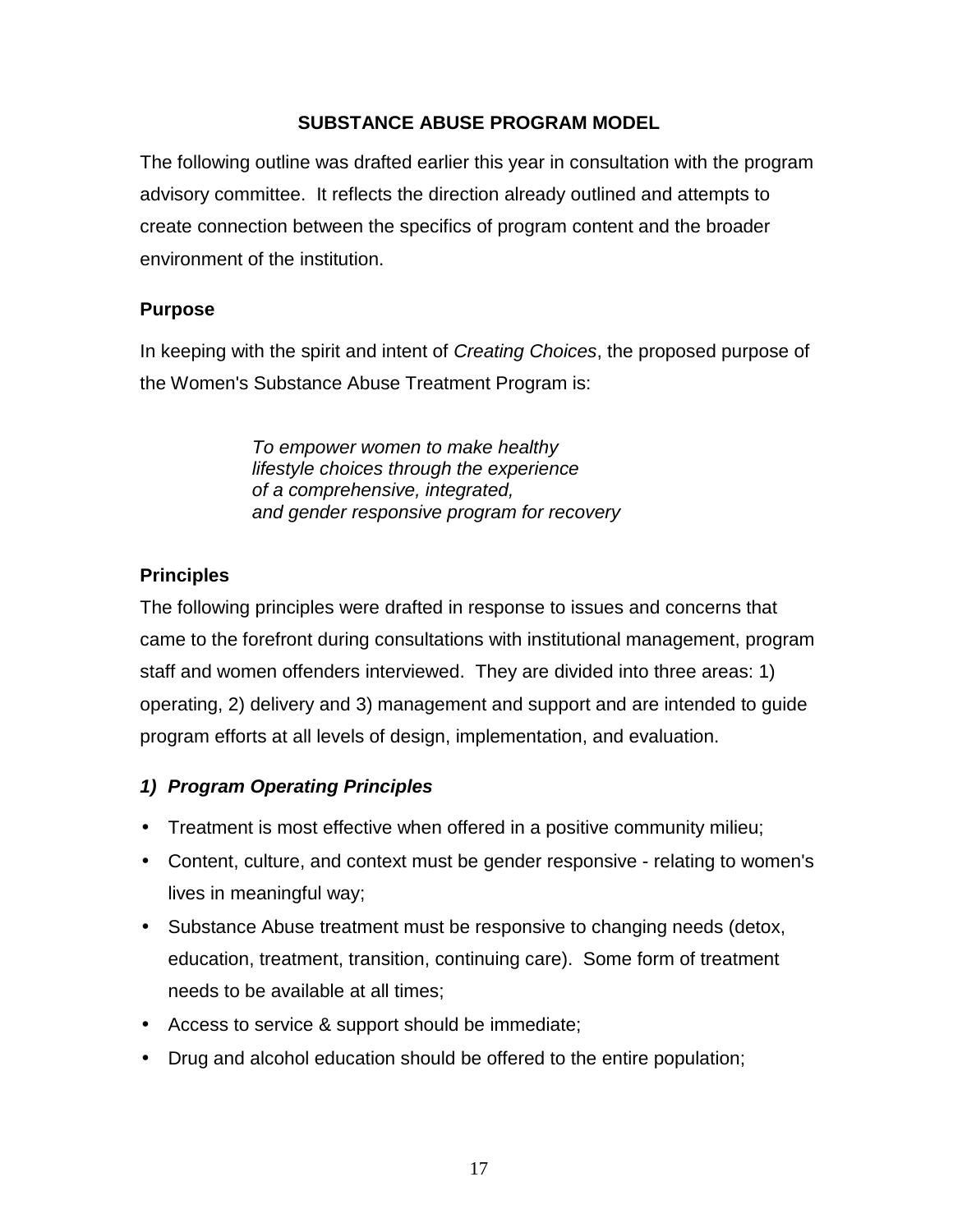- <span id="page-19-0"></span>• Mutual/peer support plays a critical role in recovery and should be formally incorporated in a treatment continuum
- Linkages to criminal behaviour must be evident in all aspects of programming.

# *2) Program Delivery*

- Reaffirm community role as a valued investment in program delivery, recognizing that there may be justifiable limitations or restrictions;
- Contracting process should be reviewed to promote ease and flexibility of use;
- Gender matching of facilitators is essential in ensuring program integrity;
- Expertise in treating addiction, women's issues, and corrections are essential prerequisites for facilitation (as a minimum, an undergraduate degree or its equivalent is recommended);

## *3) Program Management and Support*

- Program resources must be dedicated to ensure continuous delivery;
- Training needs are ongoing and must include orientation for all staff;
- Program integration/interface is essential to foster a holistic response;
- Program criteria/eligibility must include gender responsive assessment instruments;
- Leadership, coordination, evaluation and feedback are essential to ensure commitment and credibility.

## **Program Structure**

The following diagram outlines the proposed structure for substance abuse programming including the core components available to women throughout their sentences. It also incorporates a relationship or linkage with other activities outside the formal program. This integration represents the proposed direction for fostering community building through programming, or the merging of intervention and environment.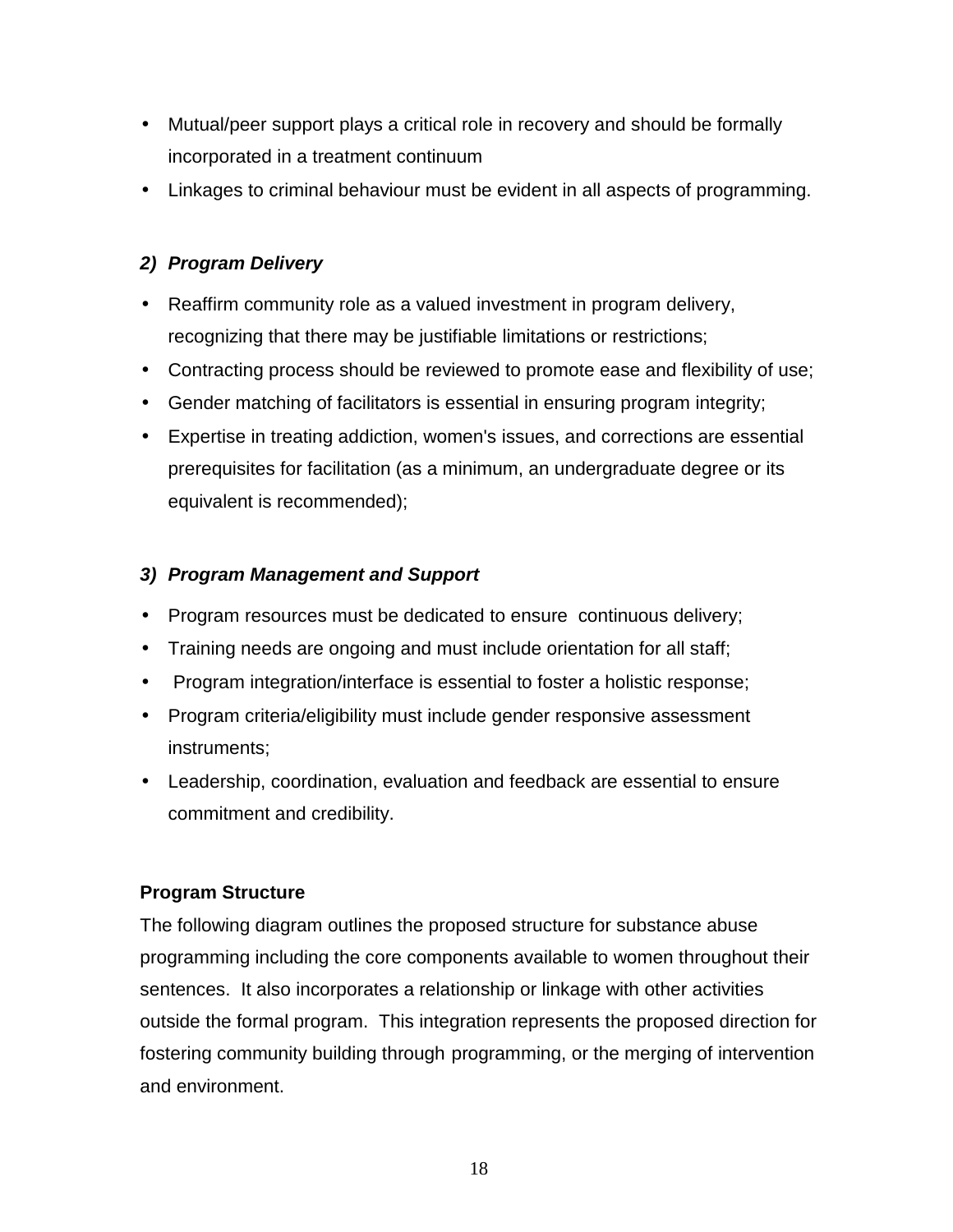<span id="page-20-0"></span>

*Program Coordination*: Most institutions have mechanisms in place to address program coordination. Many have created innovative opportunities to enhance communication and support. It is recommended that these initiatives be formally identified and enhanced wherever possible. The importance of this role cannot be overstated. Community building, as described, hinges on program integration. Strengthening this role will be critical to the success of the broader direction proposed.

## **Program Components**

*Initial Engagement*: Connections made within the first 48-72 hours are critical in fostering positive change. Contact at this stage will set the tone for future interventions. This is an opportune time to provide support and information. It is also an important strategy for maintaining a positive milieu. Using positive peer support either independently or in partnership with staff is recommended. Women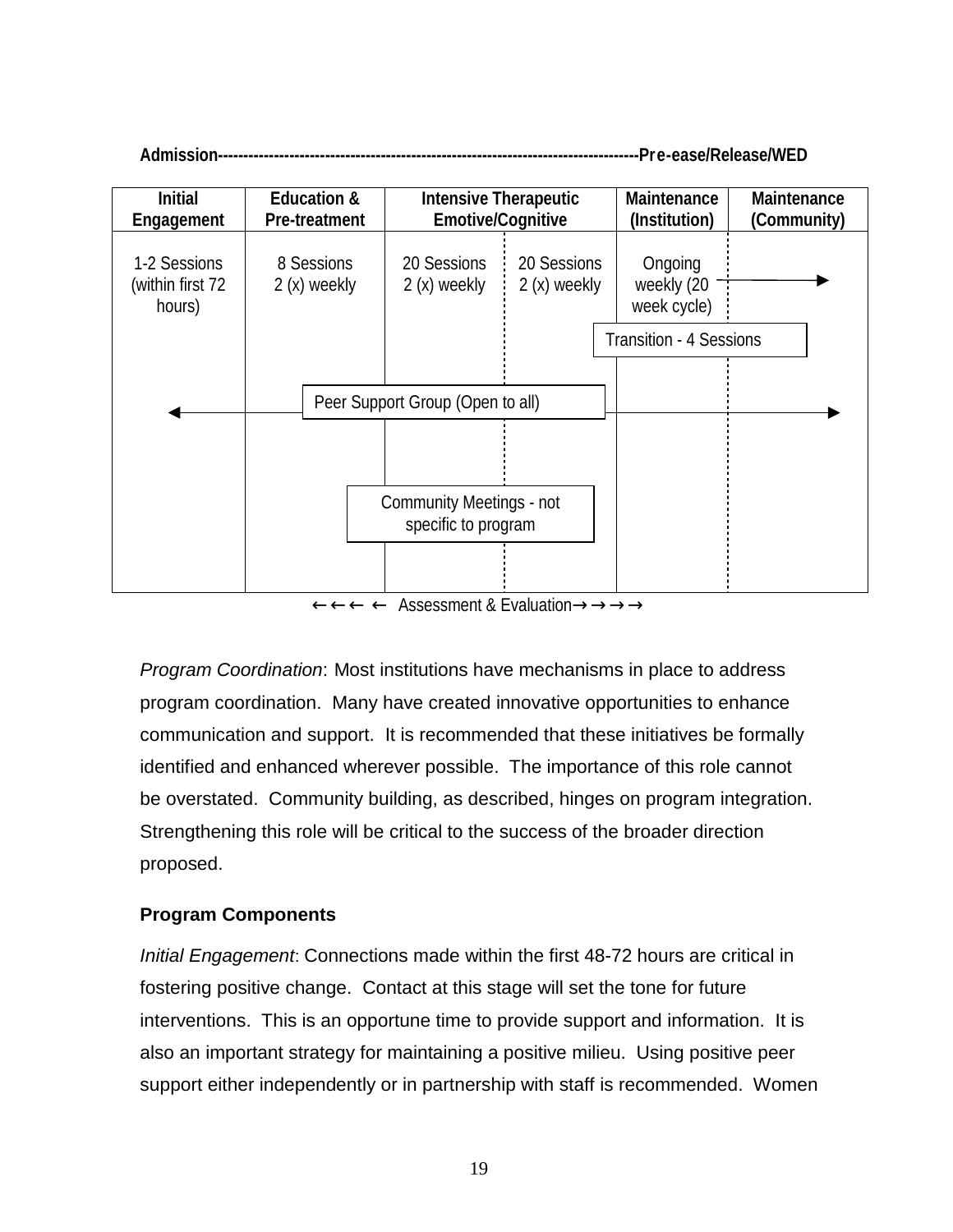who have completed treatment and are deemed appropriate would be selected for this role.

Newly admitted women may have detox needs, but are often reluctant to admit this. This model proposes that opportunities to detox be openly supported and linked with substance abuse programming. It also acknowledges that women may have lapses or relapses during their sentence. It is recommended that these circumstances not automatically result in segregation or dismissal from the program. This, in fact, may be a critical time for insight into the addictive cycle.

| Initial Engagement & Intervention                                                                                                                                                                                                                              | <b>Duration</b> | Frequency        |
|----------------------------------------------------------------------------------------------------------------------------------------------------------------------------------------------------------------------------------------------------------------|-----------------|------------------|
| Purpose:<br>To engage, inform and support all women as they enter the facility regarding<br>the program for recovery for substance abuse and orient them to the<br>community milieu.                                                                           | 1hour/30mins    | 1 -2<br>sessions |
| Timing:<br>Within three days                                                                                                                                                                                                                                   |                 |                  |
| Delivery:<br>Substance Abuse Program counselor or experienced peer counselor                                                                                                                                                                                   |                 |                  |
| Content:<br>Brief Assessment to identify drug use history - if recent, determine if<br>detox is needed<br>Referral to Peer Support group<br>Provide information on program options<br>Offer coping skills to deal with detox, drug triggers, containment, etc. |                 |                  |

*Detoxification*: Although this is not part of the formal mandate for substance abuse programming, it is proposed that a protocol be established in partnership with health services to address this need in a supportive and consistent manner.

*Education and Pre-treatment*: This component will be offered to all women entering the institution. Research tells us that the majority of women offenders experience problems related to substance abuse. While they may not all have a severe addiction, they will still benefit from education in this area as well as the broad range of issues associated with drug and alcohol use. For example,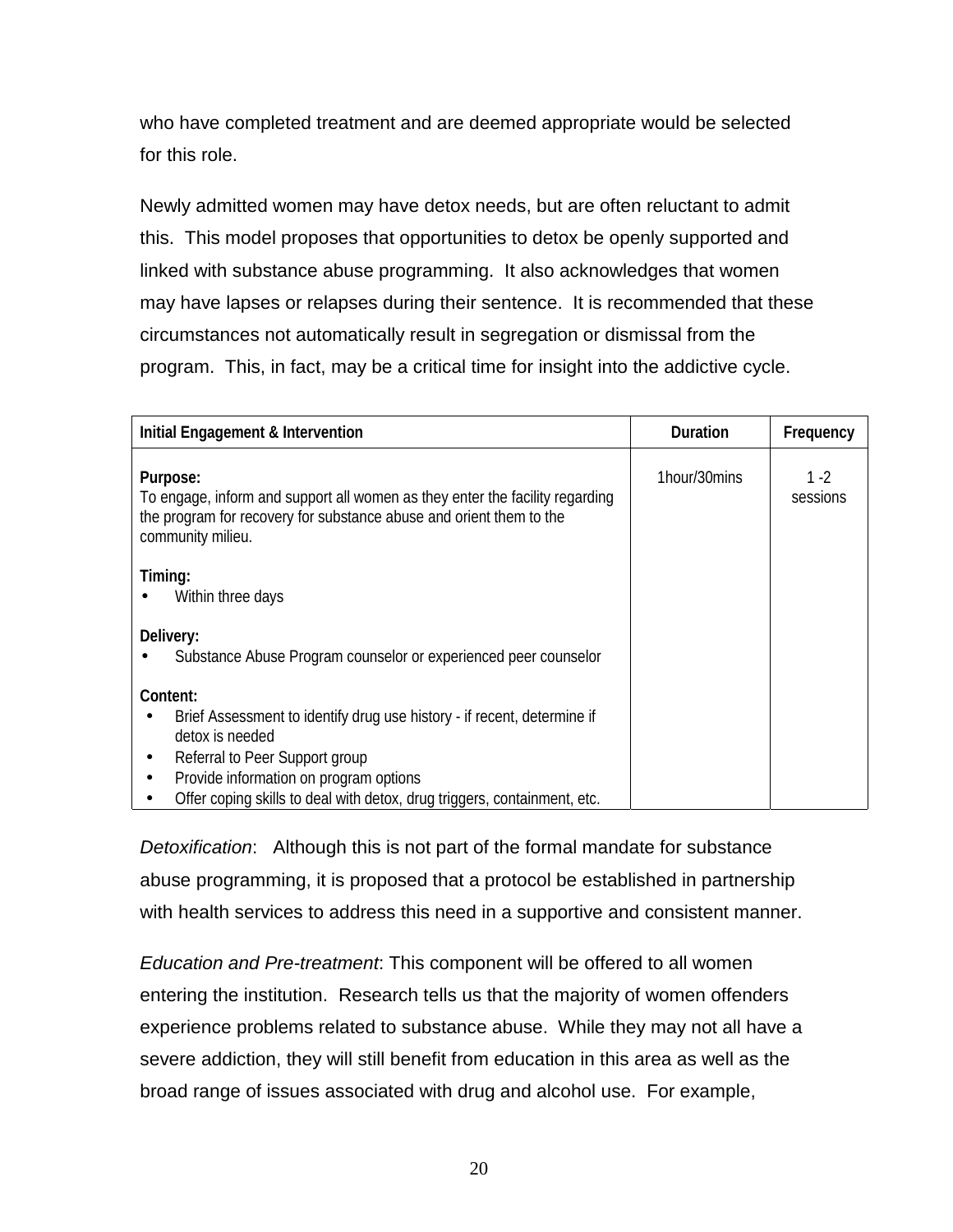women involved in trafficking frequently note their lack of knowledge/awareness regarding the impact of using. Others refer to addiction in their families (parents/spouses/siblings/children) and the influence this has had in their lives.

This component offers many opportunities for motivational interviewing and pretreatment activity. For some, this may be the extent of their exposure to formal substance abuse programming; these women will have increased their awareness and coping skills generally. The added benefit, however, is their understanding of the challenges faced by those requiring intensive treatment. This exposure has the potential to positively affect a supportive peer culture.

With drug and alcohol education as the central thread, important linkages will be made with health services. This inclusion is in response to growing concern regarding infectious disease, pregnancy, FAS/FAE, medication, etc. It is also based on institutional feedback regarding safety and prevention. Here again, efforts will be made to incorporate peer support and self- management tools.

All women would receive information and assessment materials for the intensive recovery program prior to completing the education and pre-treatment component.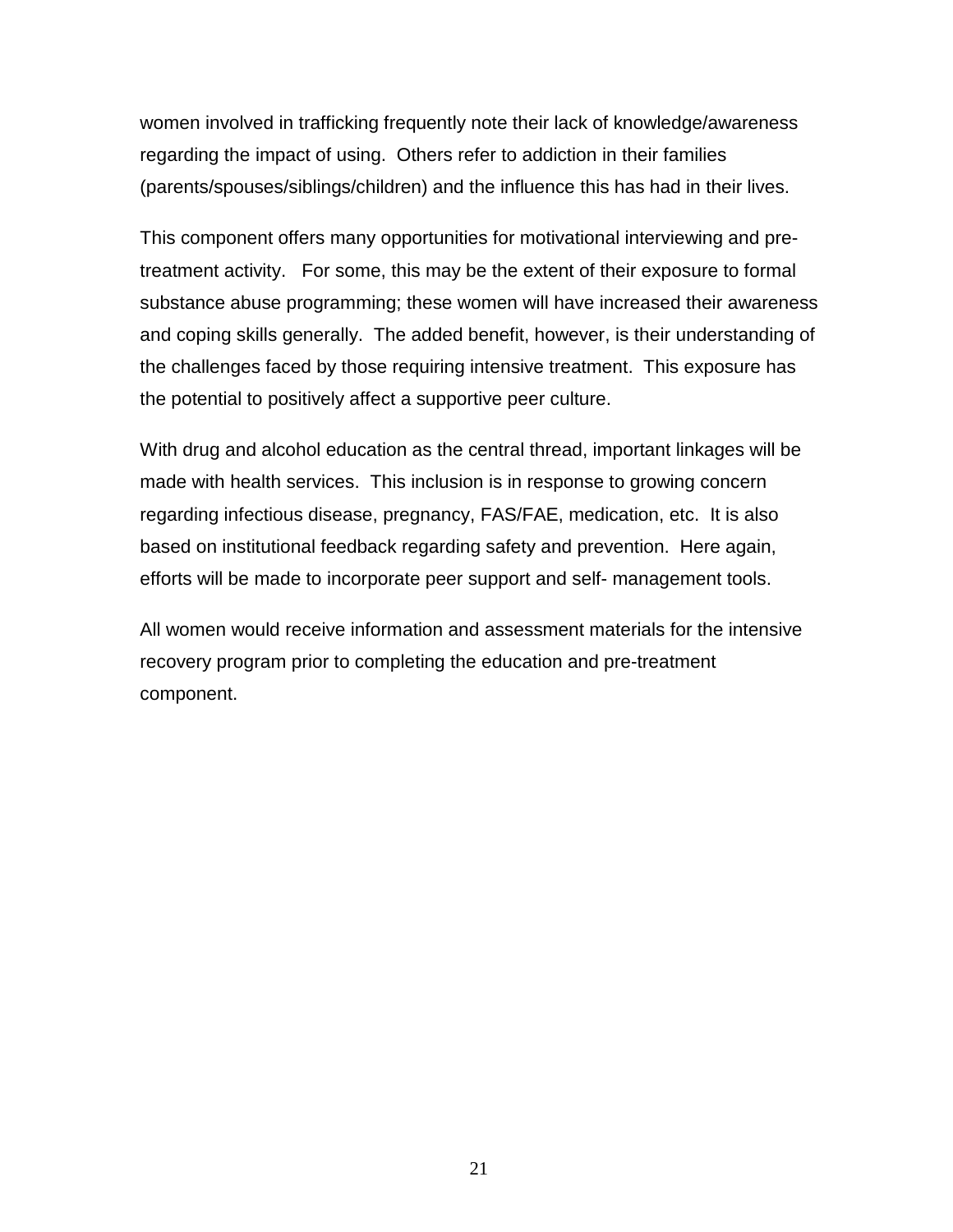| <b>Education and Pre-treatment</b>                                                                                                                                  | <b>Duration</b> | Frequency  |
|---------------------------------------------------------------------------------------------------------------------------------------------------------------------|-----------------|------------|
| Purpose:<br>To provide all women with the knowledge and information about the impact<br>of alcohol and drugs on women's lives.                                      | 1 hour          | 8 sessions |
| Timing:<br>Immediate                                                                                                                                                |                 |            |
| Delivery:<br>Substance Abuse Counselor + experienced peer counselor and<br>information or representation from other relevant program areas, i.e.<br>health services |                 |            |
| Content:<br>Institutional Living & Coping                                                                                                                           |                 |            |
| Health matters - your body/your life<br>$\bullet$                                                                                                                   |                 |            |
| What is addiction and what are your options (including methadone)<br>$\bullet$                                                                                      |                 |            |
| Addiction & crime- what's the connection and who is affected<br>$\bullet$                                                                                           |                 |            |
| Triggers and coping; cue exposure<br>$\bullet$                                                                                                                      |                 |            |
| Containment (psychological)<br>$\bullet$                                                                                                                            |                 |            |
| Physiological effects<br>٠                                                                                                                                          |                 |            |
| Boundaries and disclosure<br>$\bullet$                                                                                                                              |                 |            |
| Assessment/self management/treatment<br>$\bullet$                                                                                                                   |                 |            |
| Independent journaling                                                                                                                                              |                 |            |

*Assessment and Evaluation*: This comprehensive package would be utilized to: a) determine eligibility and b) assess program effectiveness/satisfaction. Selected portions of this package, i.e. severity testing, would be interchangeable between phases while others will be phase specific.

Instruments/tools with gender responsive validation would be utilized wherever possible to determine: motivation, readiness to change, severity, using patterns and problems/consequences associated with use, and responsivity.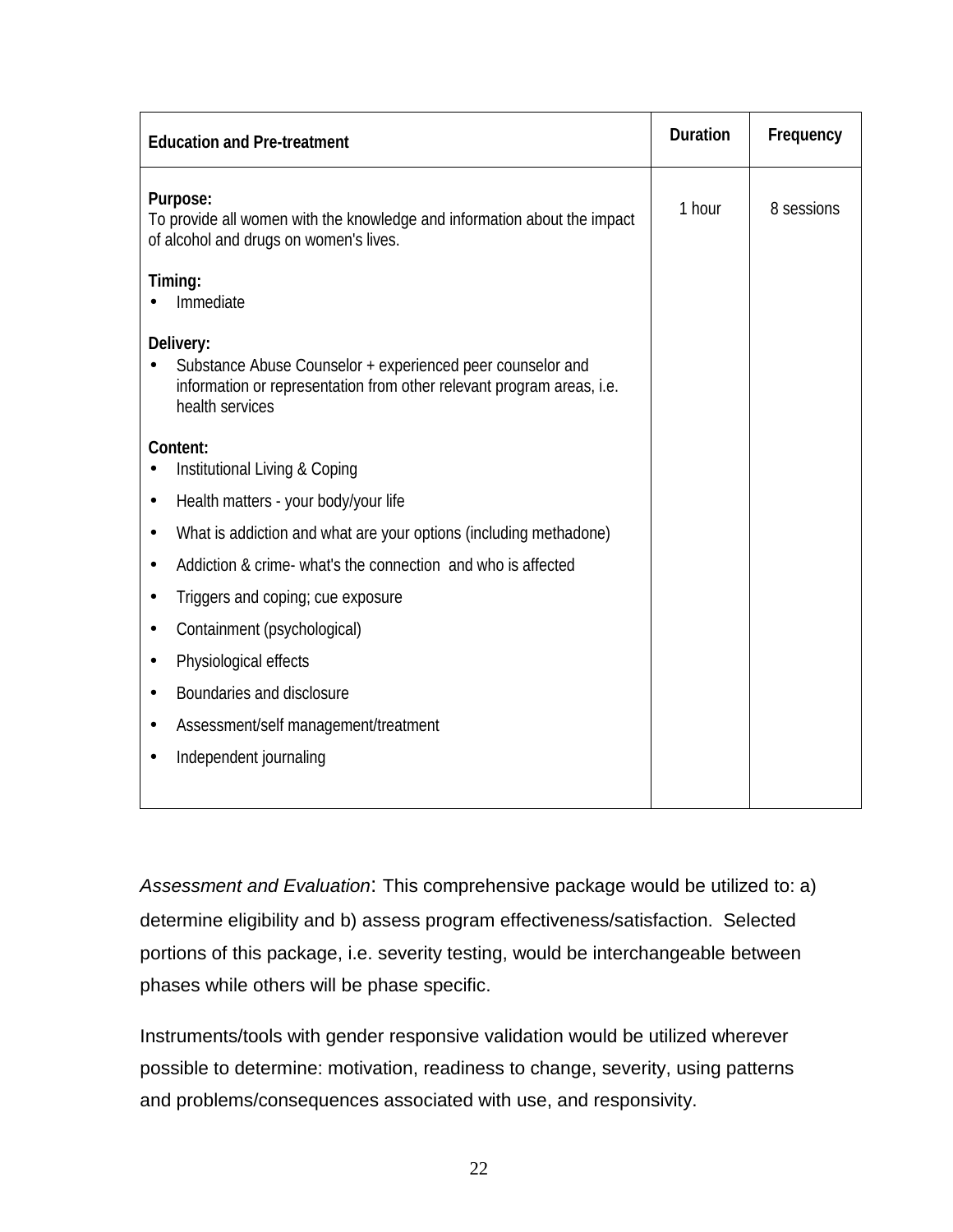Some instruments will be self-administered during the Drug & Alcohol Education component thereby increasing the mutuality of this process. Assuming the timeframe is reasonable, i.e. no more than 60 days, these tests would not need to be repeated.

Structured interviews and pre- and post-testing (at the beginning and ending of each program component) will be designed to ensure that the women are participants in this process and given feedback/rationale for all program decisions. Client satisfaction measures will be included. The assessment process will strive to be concise and avoid duplication and testing that is not directly relevant to the program.

| <b>Assessment &amp; Evaluation</b>                                                                                                                                                                                                                               | <b>Duration</b>                       | Frequency                  |
|------------------------------------------------------------------------------------------------------------------------------------------------------------------------------------------------------------------------------------------------------------------|---------------------------------------|----------------------------|
| <b>Purpose:</b><br>This process will assist in determining program eligibility as<br>well as responsivity, effectiveness and program satisfaction                                                                                                                | Pre & Post Phase<br>Interviews - 1 hr | 1-2 Sessions per<br>module |
| Timing:<br>Assessment within 30 days of completing the pre-<br>treatment module and evaluation immediately following<br>each module                                                                                                                              | Test scoring &<br>feedback - .5 hr    |                            |
| Delivery:<br>Individual & group with some self-administered<br>components                                                                                                                                                                                        |                                       |                            |
| Content:<br>Motivation - readiness to of change<br>Severity<br>Patterns of Use<br>Problems/consequences associated with use<br>Self Esteem/confidence measures<br>Semi-structured interviews<br>Client satisfaction<br>Post program assessment - goal monitoring |                                       |                            |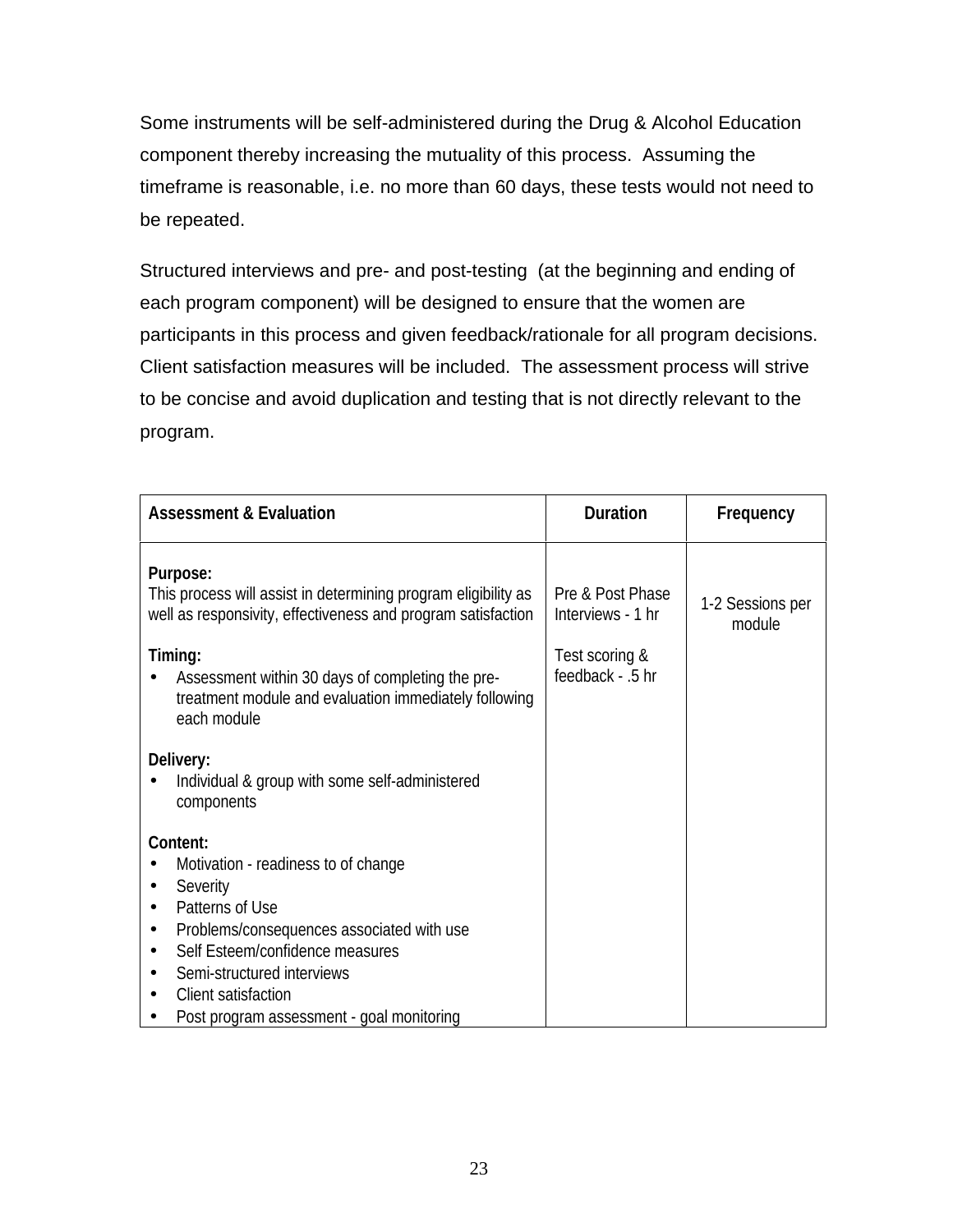*Therapeutic Intensive*: This is the core treatment component. Women would be referred to this module following completion of drug & alcohol education and a comprehensive assessment of severity and treatment readiness. Using best practices and a combined theoretical framework, treatment would consist of two related and complementary groups - one process group oriented in relational theory and a second psychoeducational group utilizing a cognitive behavioural approach (See Theoretical Influences).

a) An Emotive group would address underlying clinical issues related to addiction, i.e. self-awareness, relationships, communication, parenting, trauma etc. This group operates on the premise that women drink and/or use to deal with their emotional lives and that recovery must be based in safety, connection and empowerment. Individual counseling would be available on a weekly basis as a supplementary support. While some content may resemble that covered in other programs, it would be addressed in the context of substance abuse.

b) A cognitive behavioural group would focus on motivation and change. Using cognitive behavioural techniques, structured focus groups would concentrate on skill building with particular attention to goal setting, problem solving, decisionmaking and relapse prevention. Exercises would ensure a balance between theory and practice. Structured individual sessions would be offered at appropriate intervals for education/assessment purposes.

The two groups would ideally be offered in parallel with related content and goals. This construct offers an ideal opportunity to address related needs on multiple levels.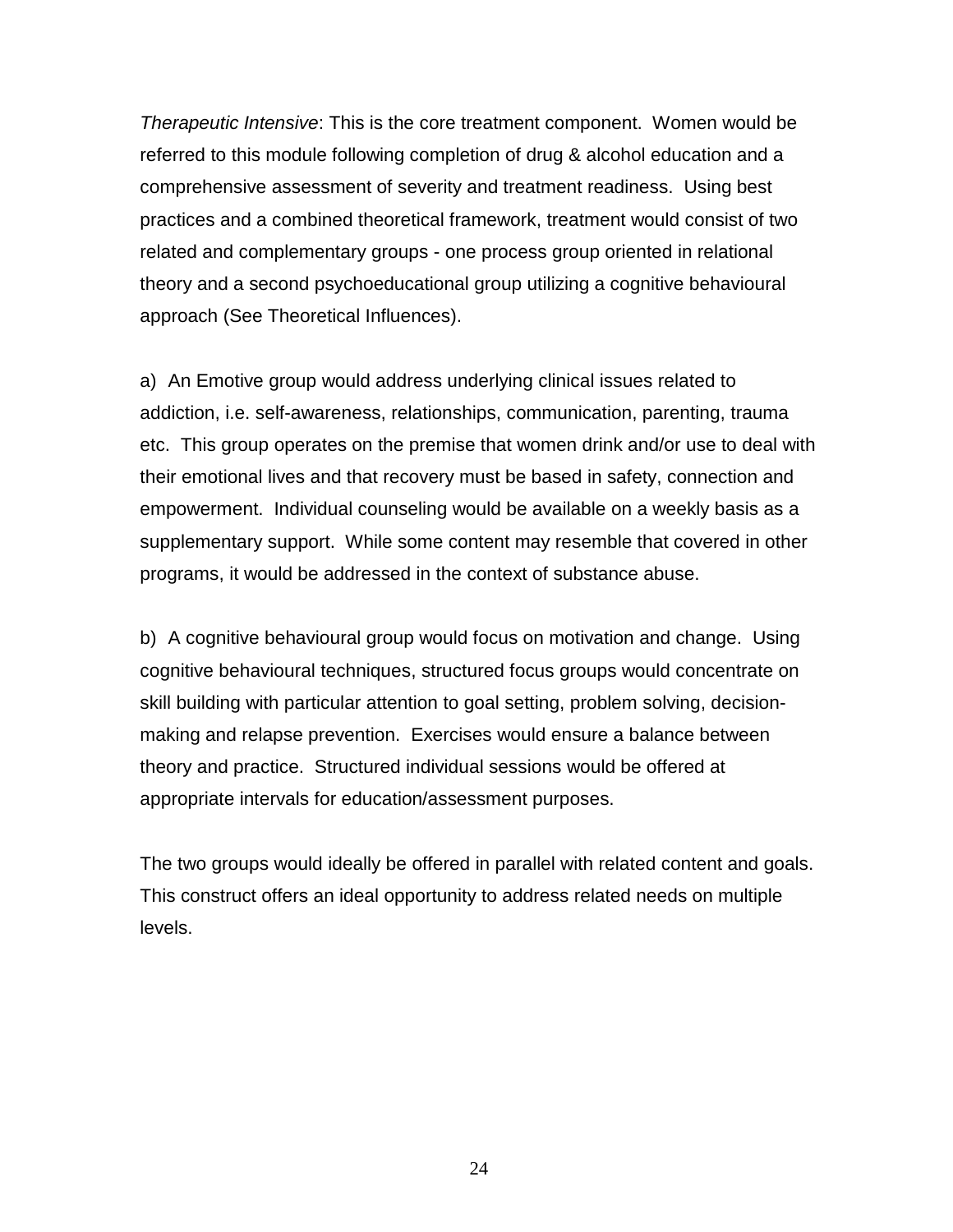| <b>Emotive/Cognitive Modules</b>                                                                                                                                                                                                                                                              | <b>Duration</b>                                            | Frequency |
|-----------------------------------------------------------------------------------------------------------------------------------------------------------------------------------------------------------------------------------------------------------------------------------------------|------------------------------------------------------------|-----------|
| A. Emotive (Group & Individual)<br><b>Purpose:</b> To provide a safe environment where<br>women can engage in a journey of self-<br>exploration of the underlying issues related to<br>substance abuse                                                                                        | 2 hour groups $+$<br>.5 hour individual<br>(weekly)        | 10        |
| Timing:<br>Ideally group would be offered twice weekly<br>Delivery:<br>Skilled counselor offering individual and<br>group format<br>Content:<br>Self-awareness<br>Relationships<br>Sexuality (including PTSD)<br>Spirituality                                                                 |                                                            |           |
| <b>B.</b> Cognitive Behavioural<br><b>Purpose:</b> To help women acquire the necessary<br>knowledge and skills to change their alcohol and<br>drug using behaviour, attitudes and beliefs<br>Timing:<br>Twice weekly<br>Delivery:<br>Skilled counselor in both group and<br>individual format | 2 hour groups $+ .5$<br>hours<br>(beginning/middle/<br>end | 10        |
| Content:<br>Motivation/Stages of Change<br>Harm Reduction<br><b>Relapse Prevention</b><br>Skill acquisition & practice<br>Lifestyle Variables, i.e. leisure                                                                                                                                   |                                                            |           |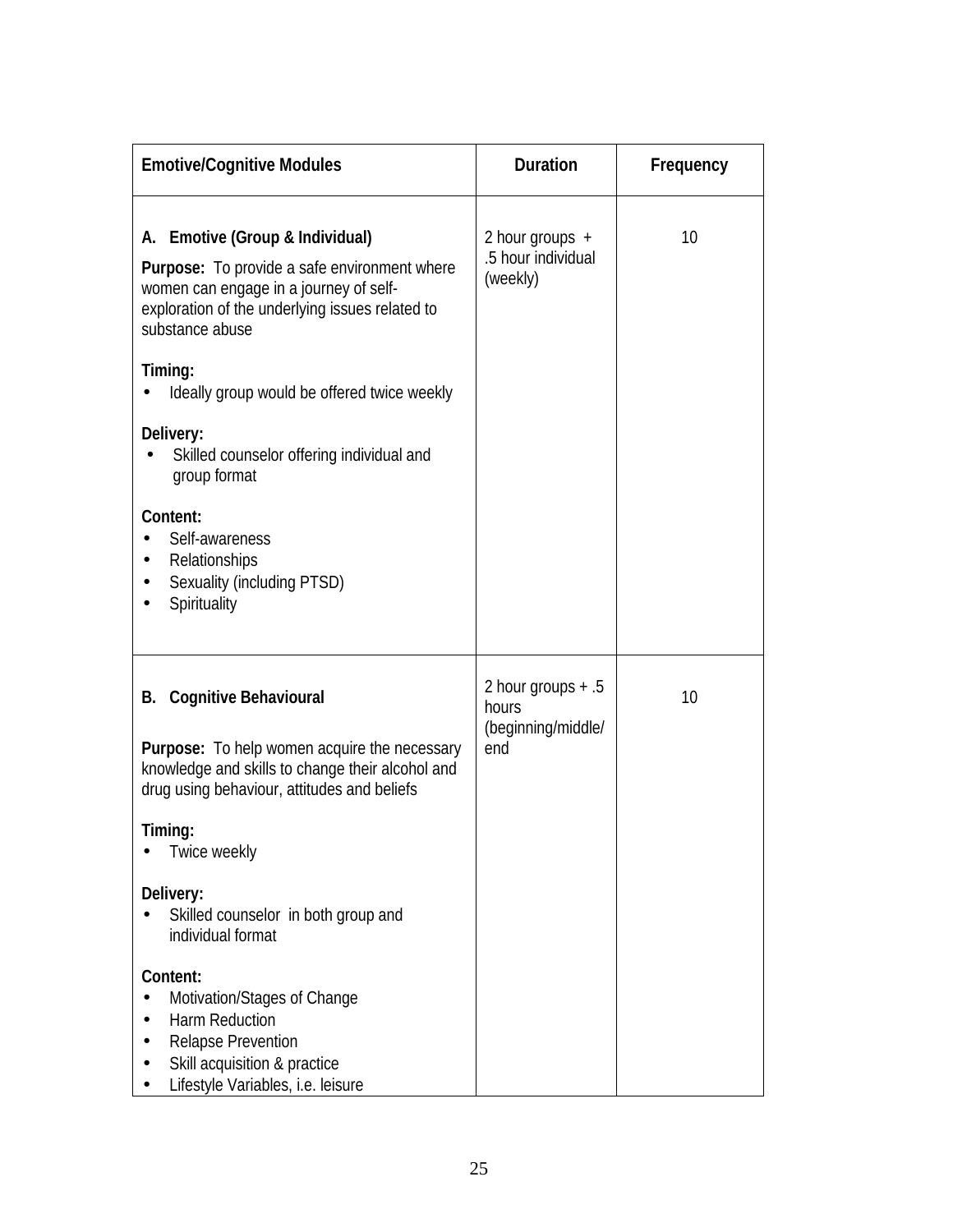*Continuing Support (Maintenance):* The need to provide ongoing support following treatment is well documented in relapse prevention literature. Women who return to drug or alcohol use, with rare exception, reference the slippage that occurs once formal treatment ends. Where maintenance programs have been offered in institutions, they have had defined timeframes and frequently end long before the woman's release, leaving her without formal support at an extremely high-risk period for relapse. Similar problems occur post release when attempting to access community programs. Women are either on long waiting lists or forced to participate in programs that are co-ed and frequently inconsistent with the institutional model.

A continuous maintenance program is proposed that would follow the treatment component and continue throughout the woman's sentence (in the institution and in the community). It would be an open group with structured content drawing from both the therapeutic and the cognitive components.

Co-facilitation is proposed with staff working with women who have completed the program and who have been identified as appropriate. Ideally women serving longer sentences may offer greater continuity and leadership. These women would then be considered for facilitation of the peer support group described later.

This program is ideally delivered in a group format, but could also be given on an individual basis. When the woman returns to the community, she would continue in the same program, either in a group or on an individual basis (should there be difficulties in establishing a group). Where it is possible, co-facilitation from the parole population is recommended. The immediacy of support is a key feature of this component.

 Establishing community groups has historically been problematic due to the relatively small number of women. It is possible, however, that the ongoing structure of the proposed group would alleviate the group size issue associated with sequential groups.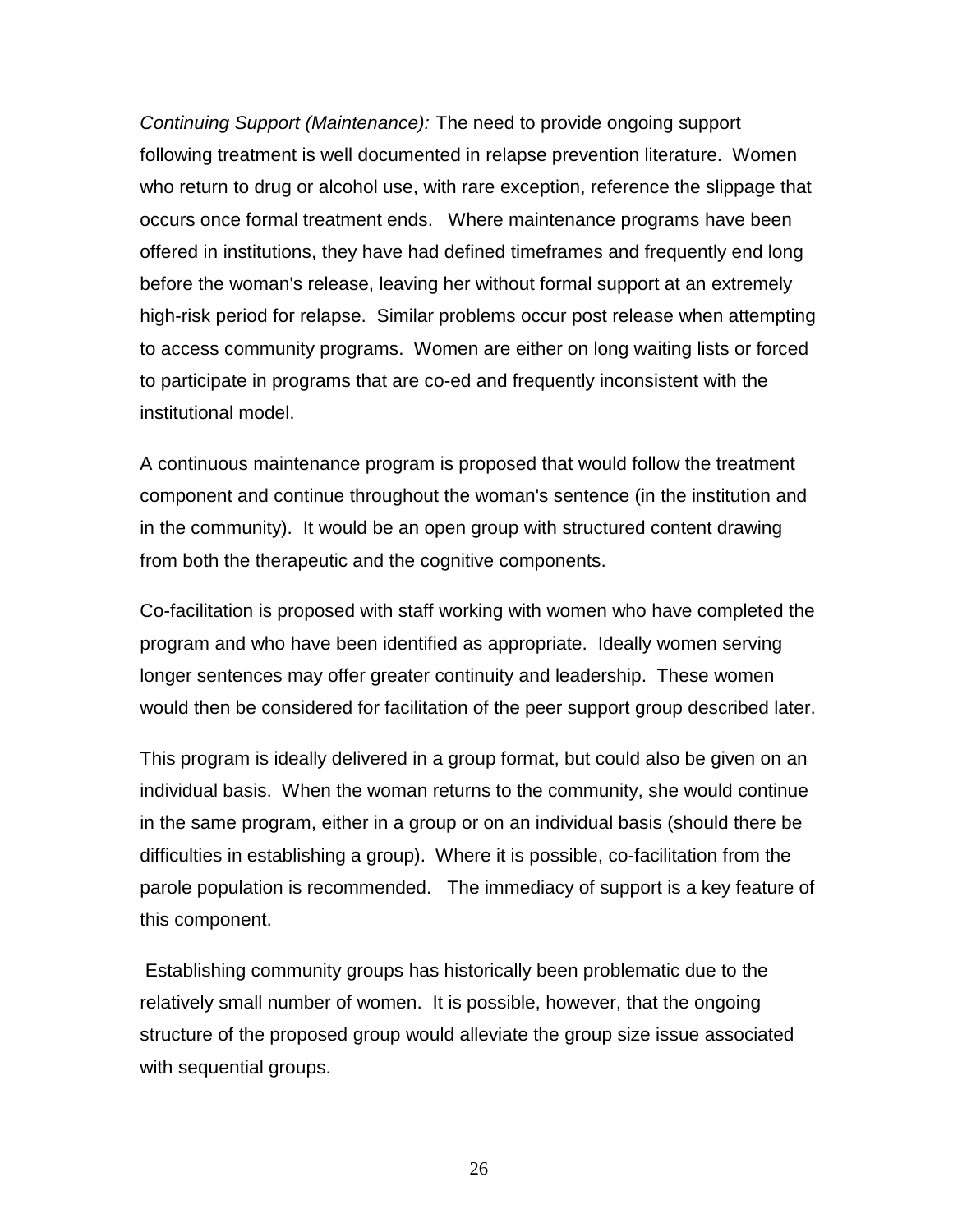| <b>Continuing Support/Maintenance: Institution &amp; Community</b>                                                                                                                                                                                                                                                                                                      | <b>Duration</b> | Frequency          |
|-------------------------------------------------------------------------------------------------------------------------------------------------------------------------------------------------------------------------------------------------------------------------------------------------------------------------------------------------------------------------|-----------------|--------------------|
| <b>Purpose:</b> To consolidate continued recovery by providing ongoing<br>support in the institution and in the community.                                                                                                                                                                                                                                              | 1.5 hours       | (20 session cycle) |
| Timing:<br>Weekly                                                                                                                                                                                                                                                                                                                                                       |                 |                    |
| Delivery:<br>Substance Abuse Facilitator (Institutional & Community - may be<br>assisted by experienced peer facilitator.                                                                                                                                                                                                                                               |                 |                    |
| Content:<br>Structured sessions, (not sequential) and client-centered<br>Gender responsive relapse prevention<br>$\bullet$<br>Broadly conceived including issues beyond alcohol and drugs<br>$\bullet$<br>Printed resources refer back to program content<br>$\bullet$<br>Utilizing and reinforcing teachings and content to respond to<br>$\bullet$<br>emerging issues |                 |                    |

*Transition:* In addition to the maintenance group, a series of pre-release sessions is recommended for the four weeks prior to release. These individual sessions will provide a booster at a particularly critical and anxious time. As noted earlier, this period is typically high risk for relapse.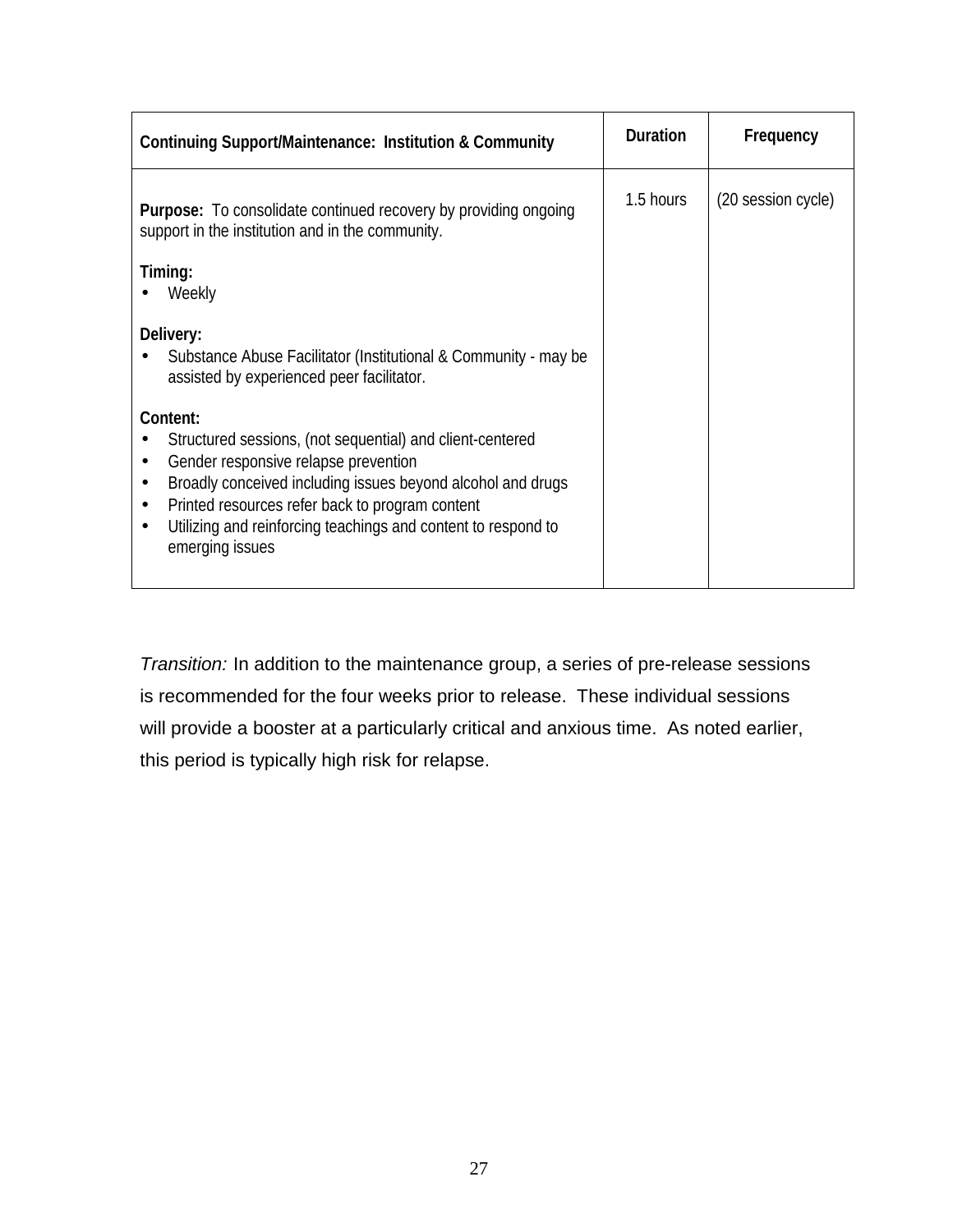| <b>Transition (Pre-release)</b>                                                                                                                                                                                                                                                                                                                                   | <b>Duration</b> | Frequency  |
|-------------------------------------------------------------------------------------------------------------------------------------------------------------------------------------------------------------------------------------------------------------------------------------------------------------------------------------------------------------------|-----------------|------------|
| <b>Purpose:</b> To prepare women to separate from the facility and re-enter the<br>community                                                                                                                                                                                                                                                                      | 1 Hour          | 4 sessions |
| Timing:<br>During the last four weeks in custody<br>Delivery:<br>Group Facilitator/Peer Facilitator                                                                                                                                                                                                                                                               |                 |            |
| Content:<br>one-on-one sessions<br>community in-reach and out-reach (volunteers/professionals/self-help)<br>$\bullet$<br>review relapse prevention plan<br>$\bullet$<br>Provide information on community resources<br>$\bullet$<br>Ritual with the group<br>$\bullet$<br>Practical issues -- case management, ID materials etc.<br>Issues on treatment initiation |                 |            |

*Peer Support:* A peer support (substance abuse) group will promote leadership, mutual support and self-management strategies. It will complement the staffed program and promote a support network for the women outside structured program times. In so doing, this group has enormous potential to reinforce a positive community culture.

The peer support group would be available on an ongoing basis for all women with substance abuse issues -- a "drop-in" venue with a defined cycle of materials and resources. Women who have completed the core program and have cofacilitated the maintenance component would be appropriate candidates to consider as facilitators for this group. Training and supervision are essential components for peer support activities. \*\*It may be helpful to provide formal training for a select number of women offenders in the pilot or post pilot phase of this program. Linkages to the broader peer support program will be explored in the ongoing development of this module.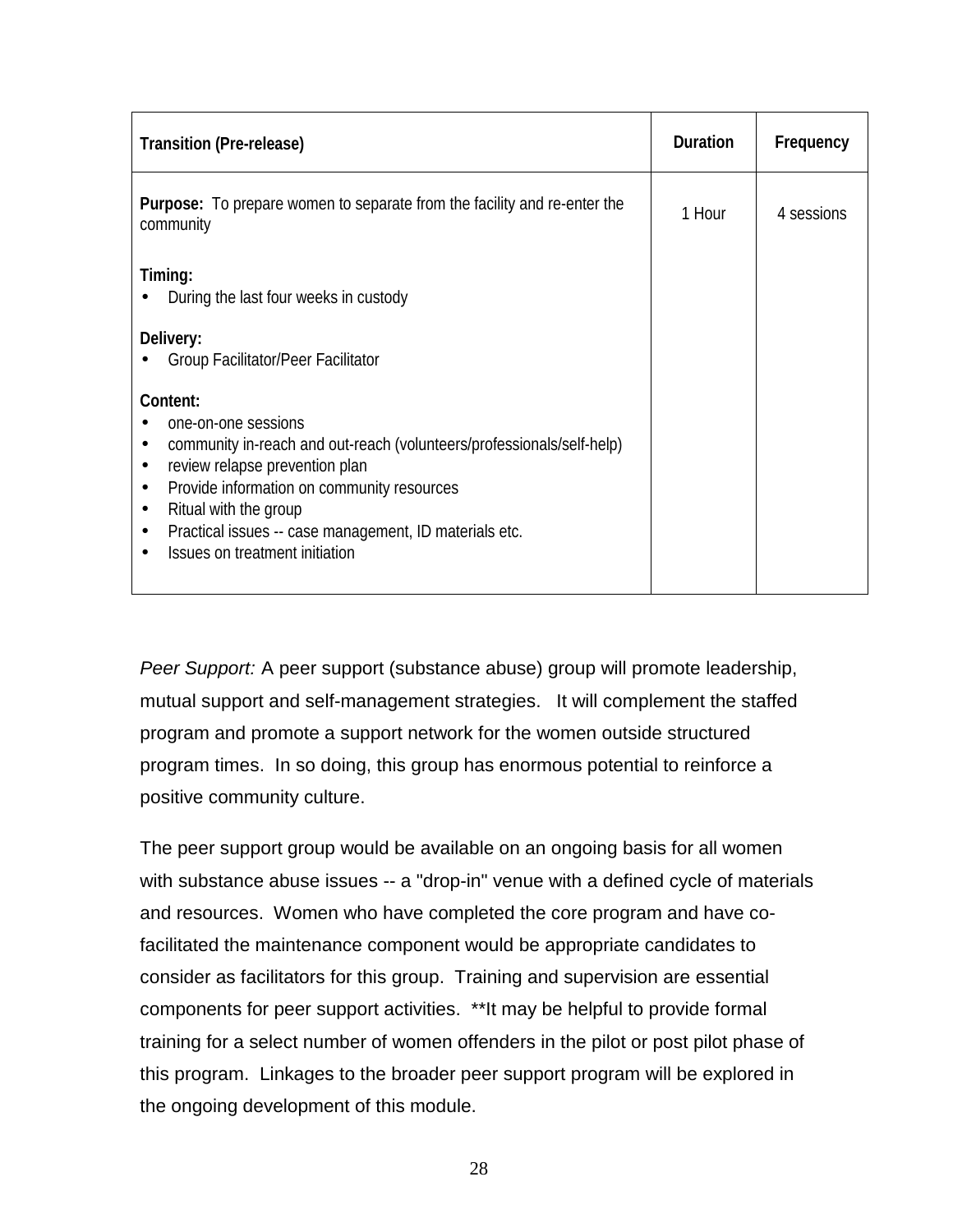| Peer Support - Continuous Group                                                                                                                                                                                                                                                                                                                                                                                                                                                                    | <b>Duration</b> | Frequency            |
|----------------------------------------------------------------------------------------------------------------------------------------------------------------------------------------------------------------------------------------------------------------------------------------------------------------------------------------------------------------------------------------------------------------------------------------------------------------------------------------------------|-----------------|----------------------|
| <b>Purpose:</b> To ensure continuous support in an environment where women<br>can explore and access resources/information relevant to their recovery.<br>Timing:<br>Weekly evening group                                                                                                                                                                                                                                                                                                          | 90 Minutes      | One/week<br>20 weeks |
| Delivery:<br>Initially co-led with eventual aim of experienced peer facilitator<br>Content:<br>Self-help and other community group presentations<br>Printed and audio-visual materials<br>$\bullet$<br>Materials provided to assist with a 20 week cycle<br>٠<br>Structured agenda to cover program ideas with flexibility to cover topics<br>$\bullet$<br>that are raised by the group<br>Peer assistant training with selection and feedback mechanisms<br>٠<br>developed as part of the program |                 |                      |

*Community Meetings:* While this component falls outside the formal structure of the substance abuse program, this concept is being proposed in an effort to promote a positive milieu. It is a critical component in the plan to address context. The concept of 'healthy community ' would be the focus of meetings that should be held no less than monthly. Ideally, a brief weekly forum for staff and women to reinforce community values, recognize and celebrate achievements, engage in mutual help exercises etc. would reinforce common purpose, and enhance communication. These meetings are designed to offer positive support and their use as a forum for complaints should be discouraged. This deviation could undermine their intent and contribute to a conflicted and power-based culture. Community meetings are intended as an extension of the broader interest in integrated programming and community building.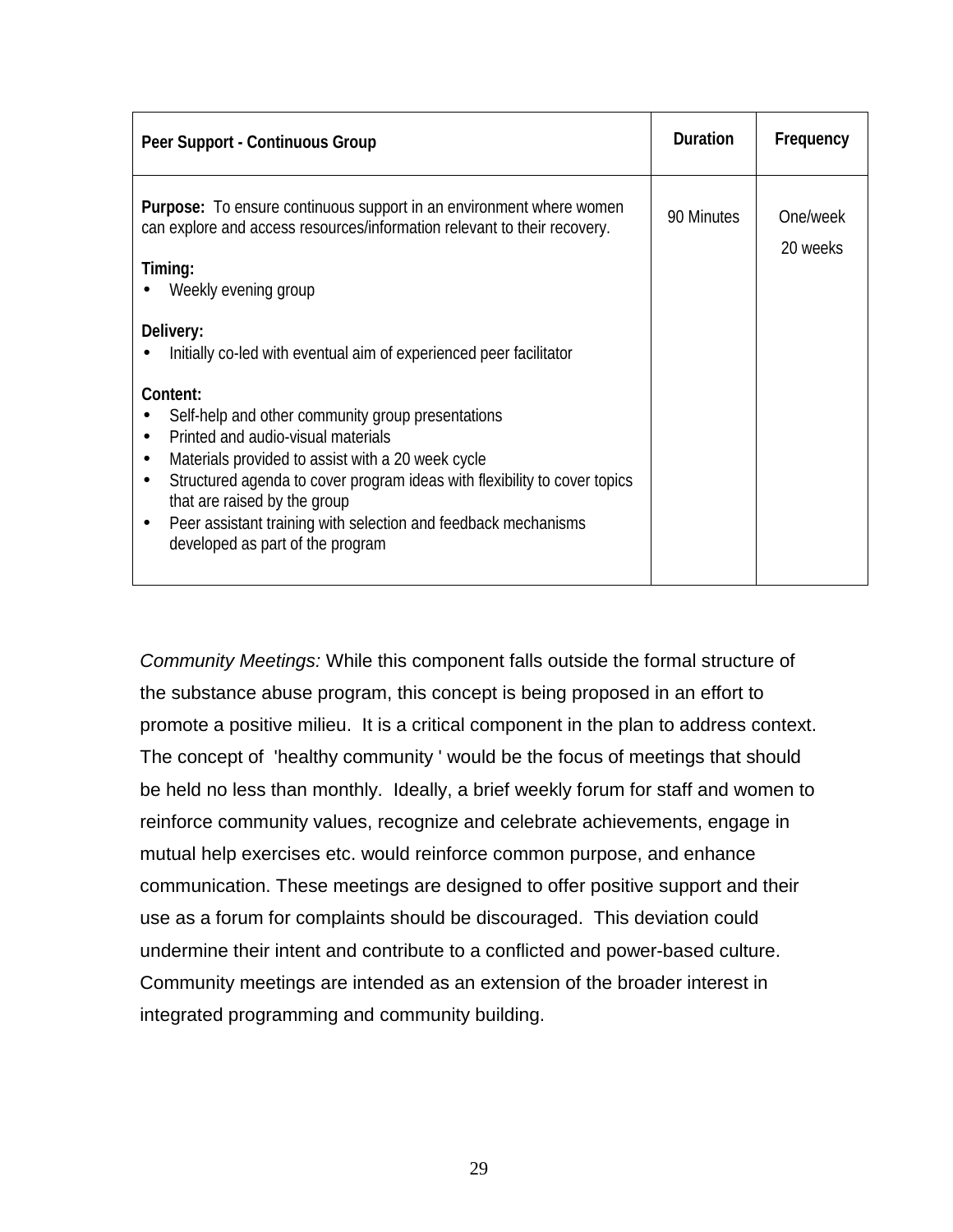| <b>Community Meetings - Creating the Milieu</b>                                                                                                                                                                                                                                                                                        | <b>Duration</b> | Frequency      |
|----------------------------------------------------------------------------------------------------------------------------------------------------------------------------------------------------------------------------------------------------------------------------------------------------------------------------------------|-----------------|----------------|
| Purpose: Contributing to a supportive and holistic<br>culture in a community that fosters healthy lifestyle<br>choices                                                                                                                                                                                                                 | 2 hours         | Weekly/Monthly |
| Timing:<br>Ideally weekly with monthly meetings as a minimum                                                                                                                                                                                                                                                                           |                 |                |
| Delivery:<br>Staff and Experienced Peer Counselors would co-<br>facilitate<br>Guidelines to define structure/content                                                                                                                                                                                                                   |                 |                |
| Content:<br>Reinforcement of community values<br>Celebration of achievements, i.e. role models,<br>completion of goals, recognizing & offering<br>community support for difficult times<br>Motivational exercises/speakers<br>Community closure (offender release)<br>$\bullet$<br>Establishing community roles including peer support |                 |                |